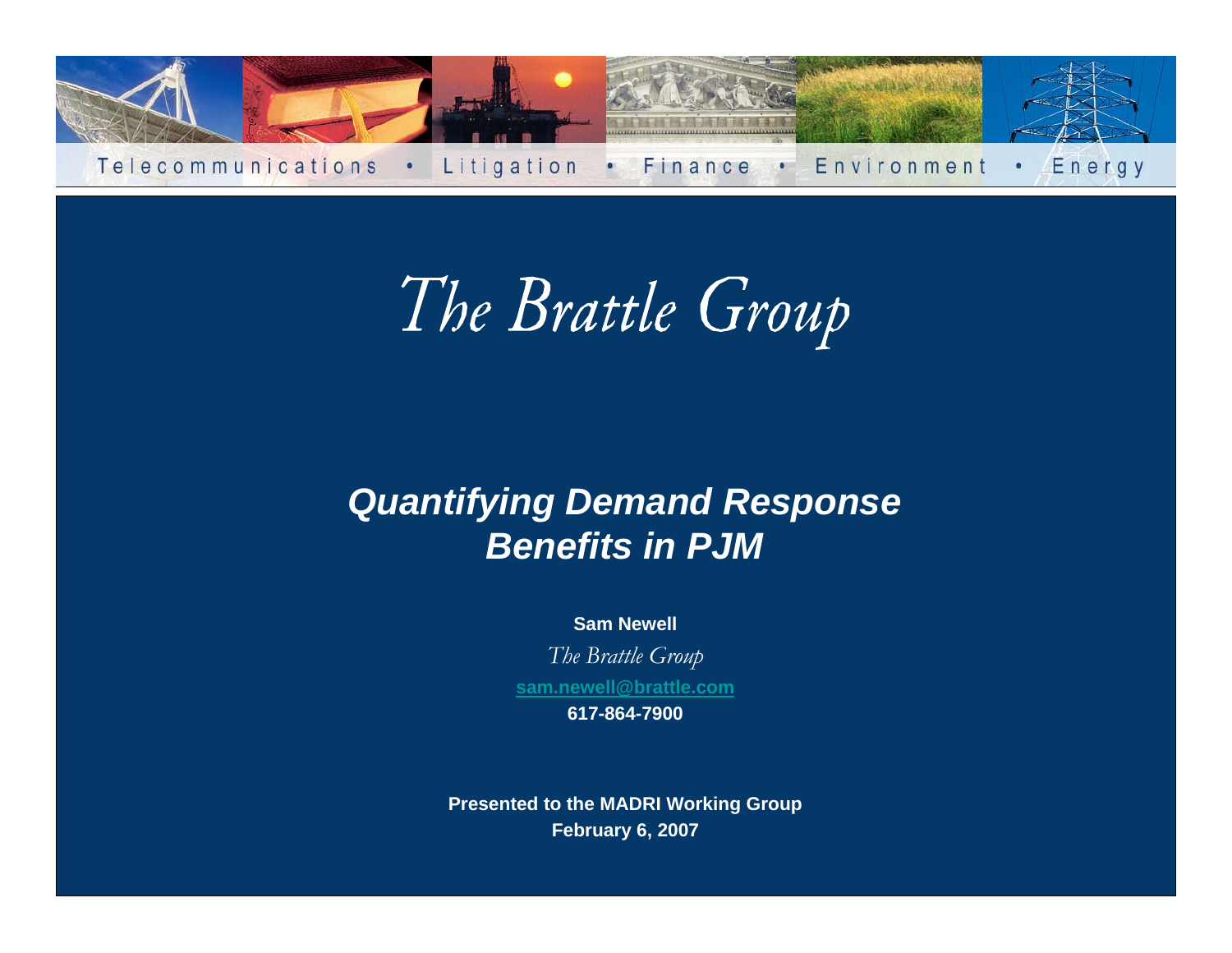**Sam Newell,** *Brattle* **Principal** 

**Frank A. Felder,** *Brattle* **Senior Advisor; Director of the Center for Energy, Economic & Environmental Policy at Rutgers University.**

**Advice from Johannes Pfeifenberger and Ahmad Faruqui,** *Brattle* **Principals; Research assistance by Yuan Mei,** *Brattle* **Research Associate.**

**Substantial support and contributions by PJM, esp. Joe Kerecman, John Wilhelm, Serhan Ogur, Howard Haas, and Jeff Bastian.**

**Comments and sponsorship by MADRI Executive Committee.**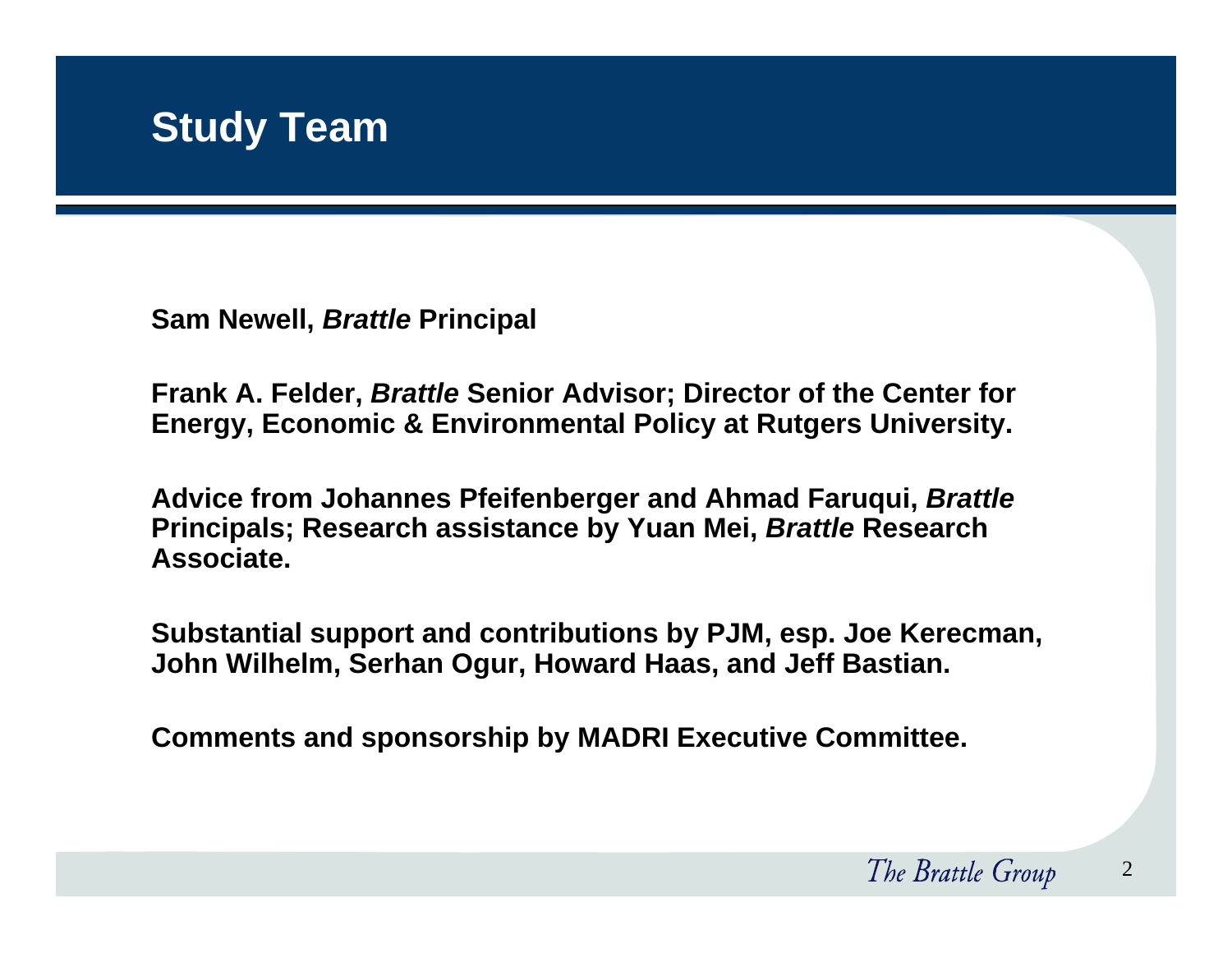

- •**Executive Summary**
- •**Methodology and Findings**
- •**Other Benefits**
- •**Offsets Not Considered**
- •**Suggested Future Research**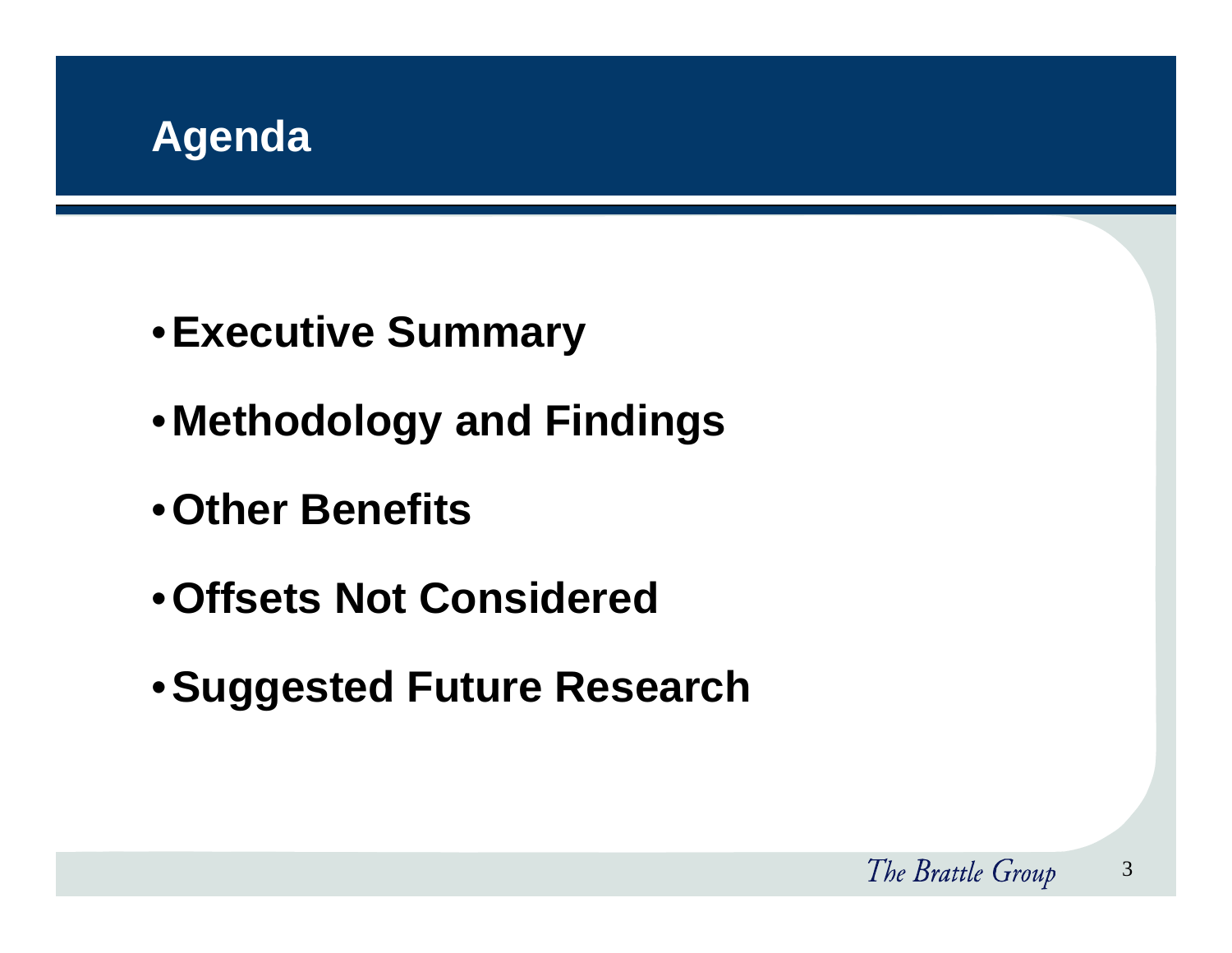

# **Executive Summary**

- •**Methodology and Findings**
- •**Other Benefits**
- •**Offsets Not Considered**
- •**Suggested Future Research**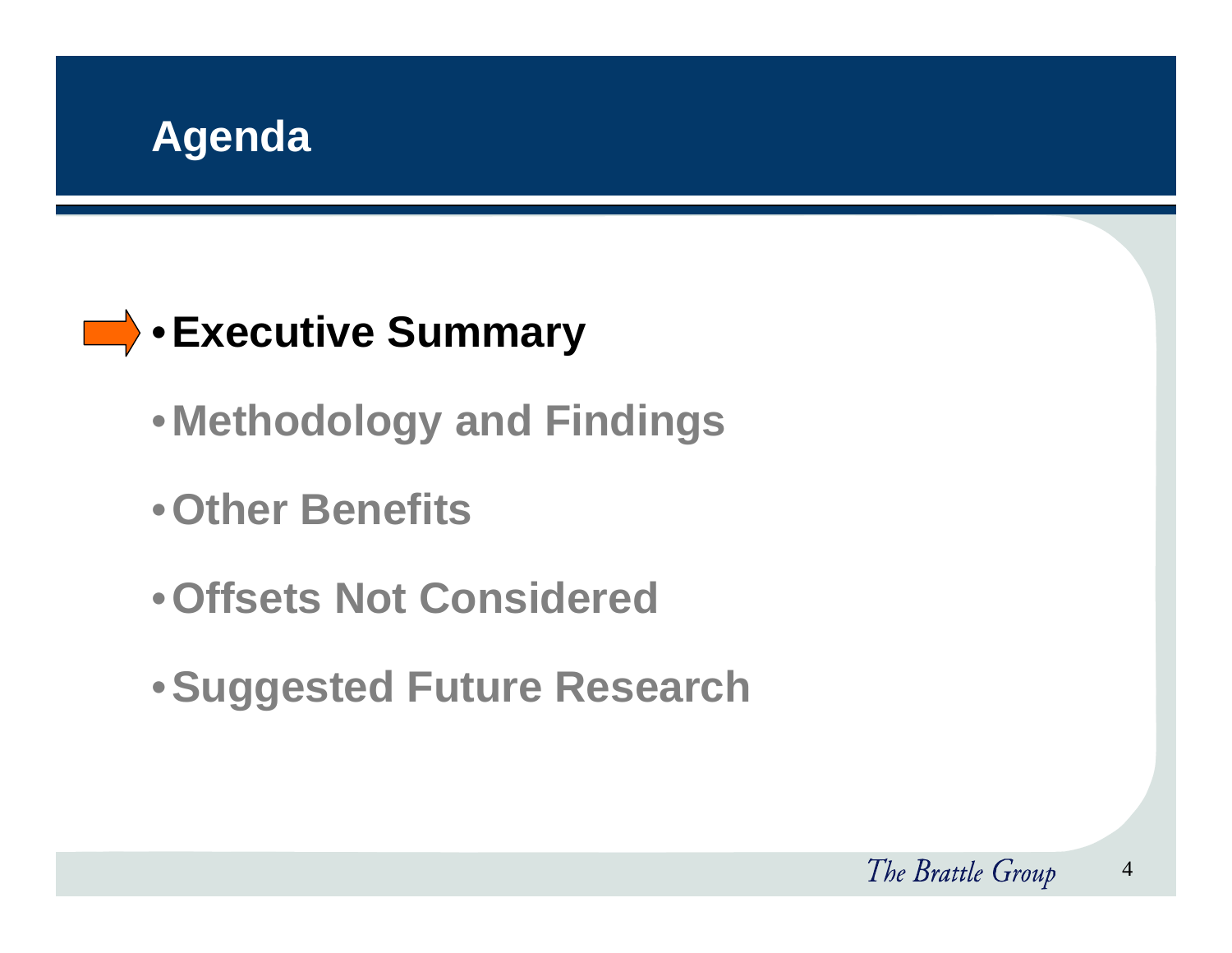**Estimate the value of mitigating peak market prices through demand curtailment.** 

**As specified in the RFP:**

- • **Using a simulation model, quantify customers' LMP savings (net of FTR revenues) from curtailing demand by 3% in the top twenty 5-hr LMP blocks that occurred within BGE, Delmarva, PECO, PEPCO and PSEG during 2005.**
- $\bullet$  **Perform analyses under actual market conditions and under a range of alternative loads and fuel prices: weather normalized, high peak, low peak, high fuel, and low fuel.**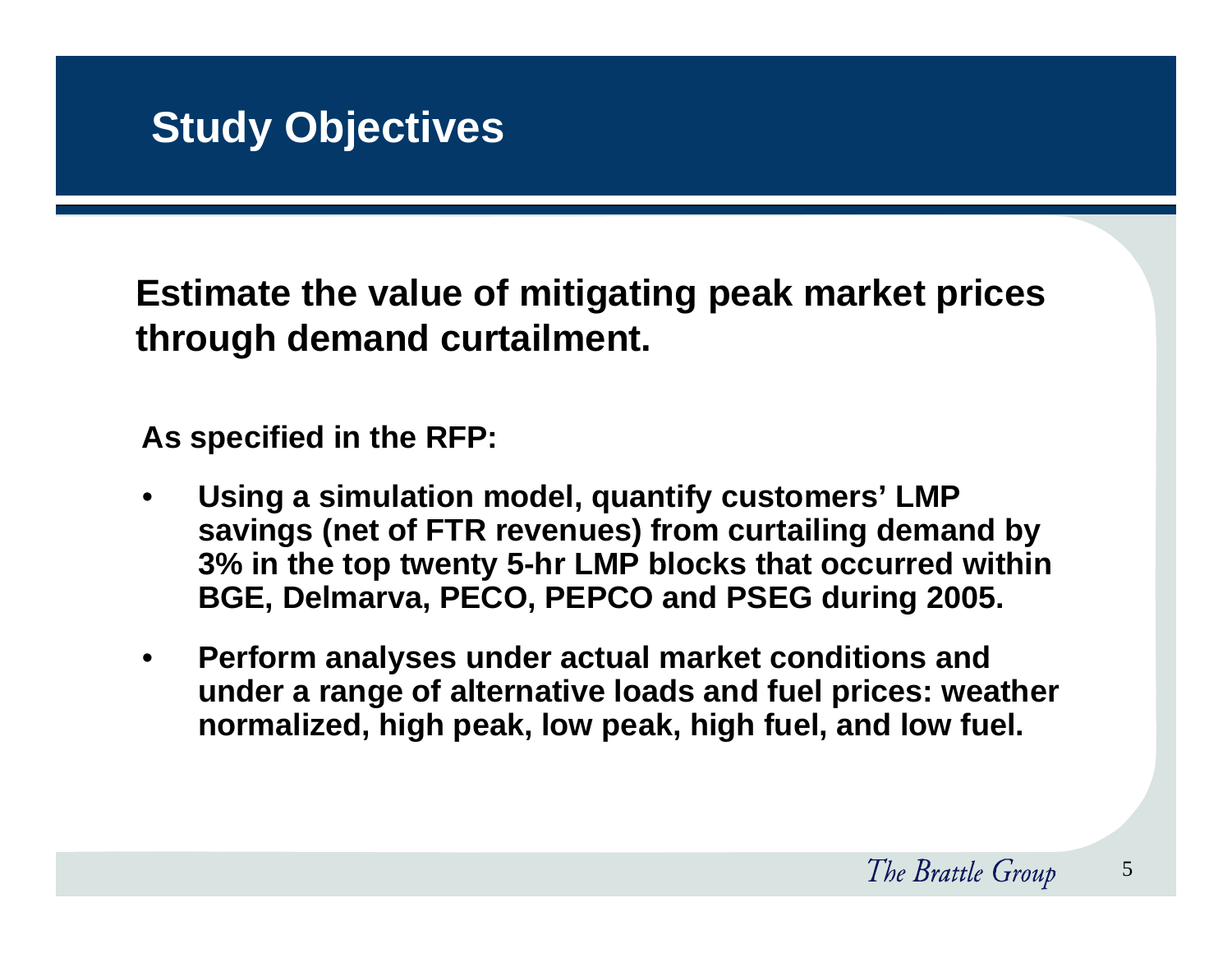#### **What We Quantified**

- • **Primary focus: energy market impacts and benefits to noncurtailed loads**
- **Additional rough estimates: energy and capacity benefits to curtailed loads**

#### **What We Did NOT Quantify**

- • **Other benefits: competitiveness, price stability, insurance, real-time response, capacity market impacts, T&D savings.**
- **Secondary market effects that could significantly offset benefits to non-curtailed loads**
- **Environmental implications**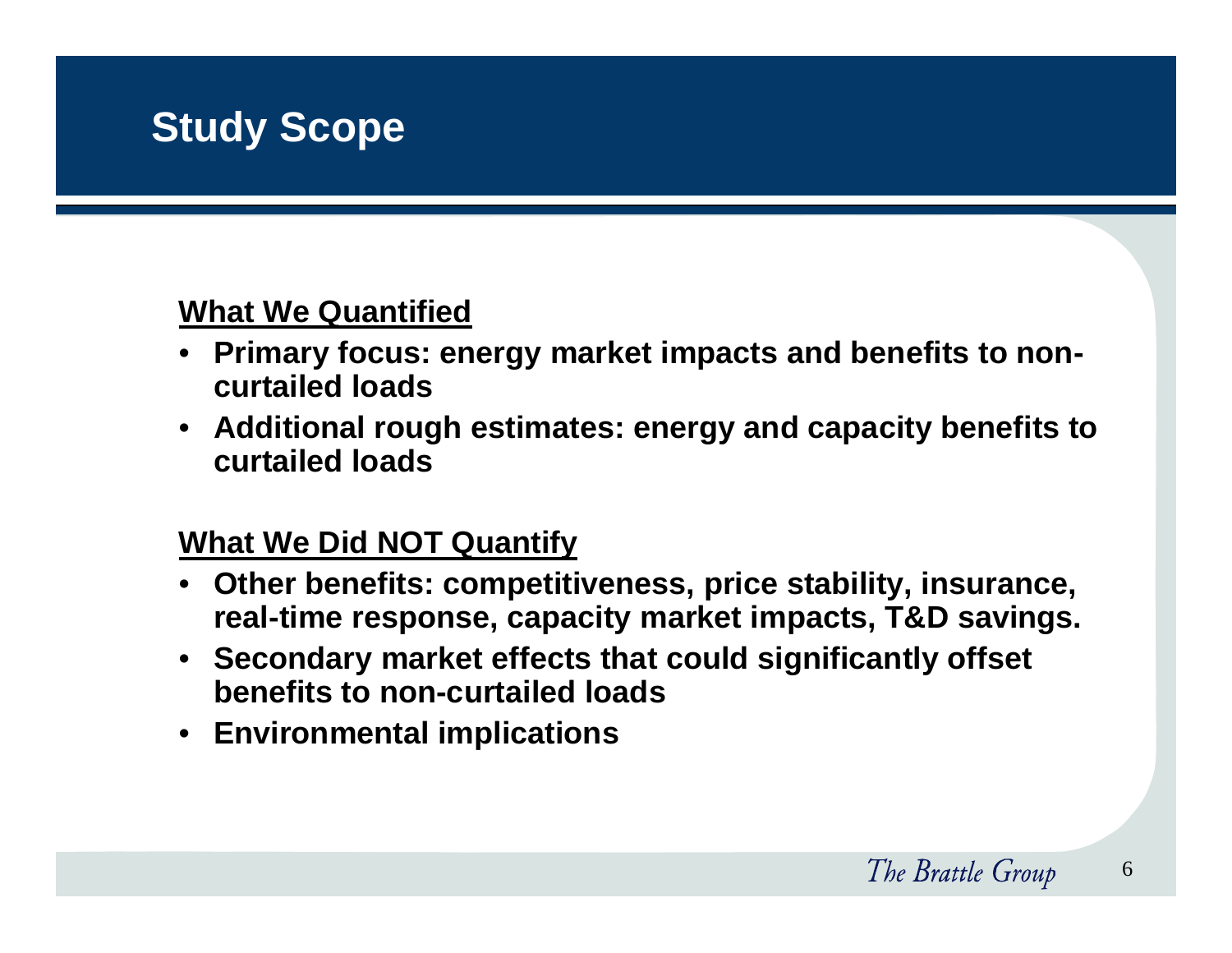## **Conceptual Framework for Energy Benefits**

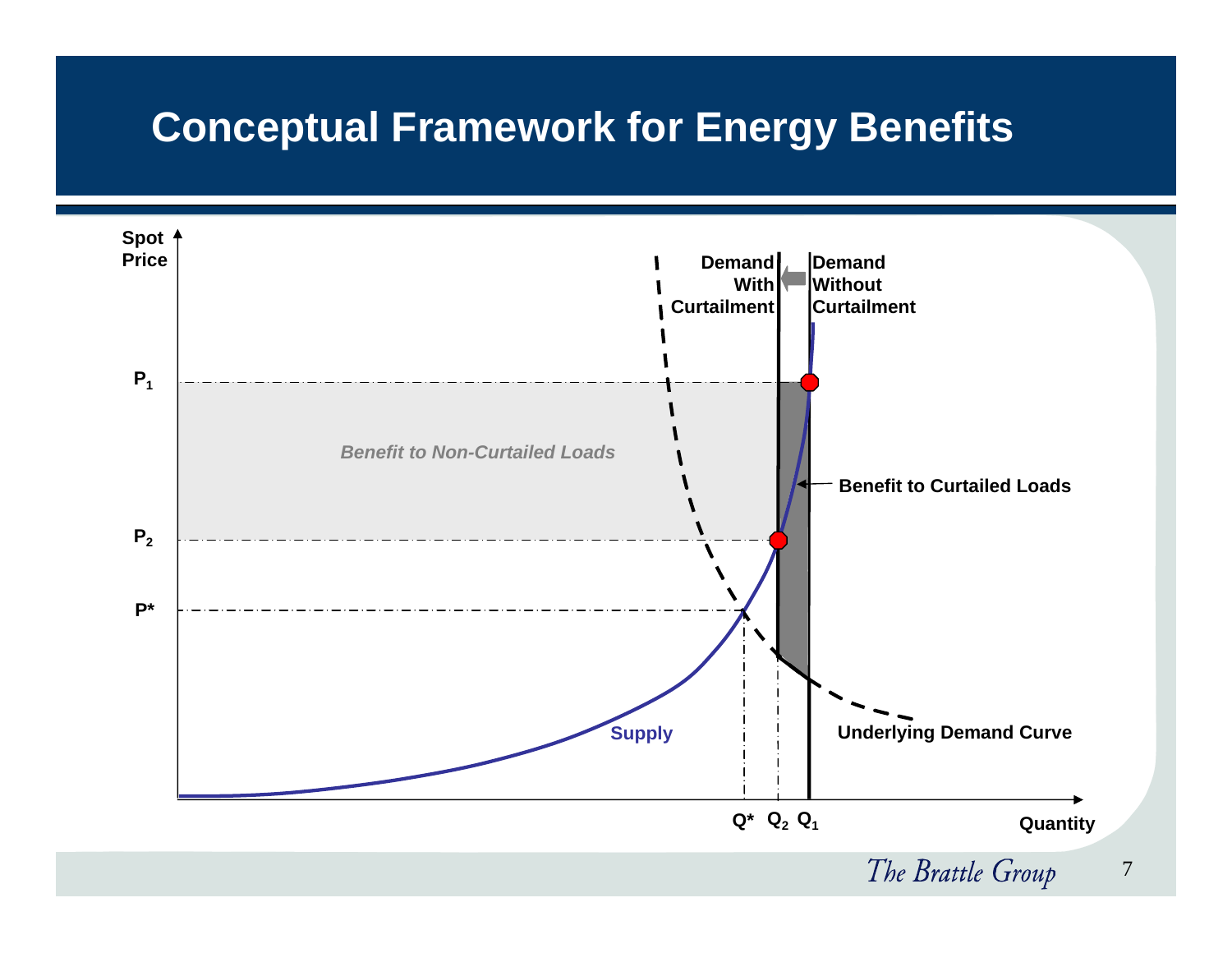# **Summary of Findings**

|                                                                 | <b>Quantified Benefits</b><br><b>lin MADRI States</b>                                  | <b>Other P.IM States</b>                                                              | Quantified Benefits in Unquantified Benefits                                                                                                                                                                                                        | Caveats                                                                                                                                                                                                                     |
|-----------------------------------------------------------------|----------------------------------------------------------------------------------------|---------------------------------------------------------------------------------------|-----------------------------------------------------------------------------------------------------------------------------------------------------------------------------------------------------------------------------------------------------|-----------------------------------------------------------------------------------------------------------------------------------------------------------------------------------------------------------------------------|
| <b>Benefits to</b><br><b>Non-Curtailed</b><br>Load              | \$57-182 Million<br>(energy only)<br>$(5-8%$<br>price reduction<br>in curtailed hours) | \$7-20 Million<br>(energy only)<br>$(1-2\%$<br>price reduction<br>in curtailed hours) | • Capacity price decrease<br>due to reduced demand:<br>• Enhanced competitiveness in<br>energy and capacity markets;<br>• Real-time vs. day-ahead;<br>• Value of reduced volatility;<br>• Insurance against extreme events;<br>• Avoided T&D costs. | • Probably significantly offset in<br>long-run equilibrium as capacity<br>and capacity prices adjust;<br>"long-run" might not be so long.<br>• Load shifting and demand<br>elasticity offest some benefit in<br>short-term. |
| <b>Energy</b><br><b>Benefits to</b><br><b>Curtailed</b><br>Load | \$9-26 Million<br>$(S85-234/MWh)$<br>price reduction<br>in curtailed hours)            | n/a                                                                                   | n/a                                                                                                                                                                                                                                                 | • Based on simplifying<br>assumptions regarding the value<br>of load that is curtailed.                                                                                                                                     |
| Capacity<br><b>Benefits to</b><br><b>Curtailed</b><br>Load      | \$73 Million<br>(assuming)<br>$$58/kW-Yr)$                                             | n/a                                                                                   | n/a                                                                                                                                                                                                                                                 | • Based on generic long-run cost<br>of avoided capacity;<br>• Ignores costs of equipment and<br>DR program administration.                                                                                                  |
| <b>Total Annual</b><br><b>Benefits</b>                          | \$138-281 Million                                                                      | \$7-20 Million                                                                        | • Additional benefits to non-curtailed<br>load could be large.                                                                                                                                                                                      | • Includes both the solid economic<br>efficiency gains to curtailed load<br>and the less robust benefits to<br>non-curtailed loads.                                                                                         |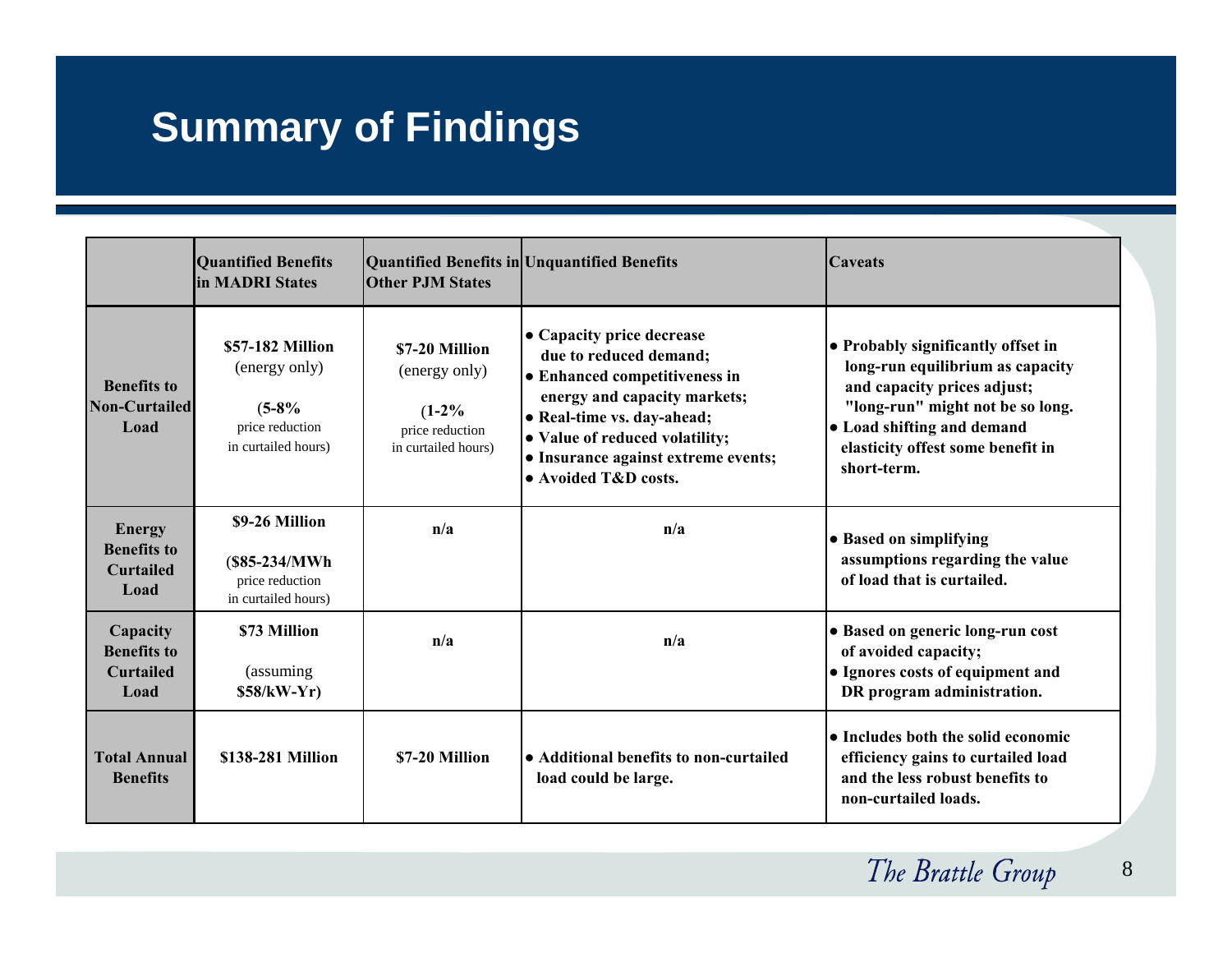

- **Executive Summary**
- **Methodology and Findings**
	- Benefits to Non-Curtailed Loads
	- Benefits to Curtailed Loads
- **Other Benefits**
- **Offsets Not Considered**
- **Suggested Future Research**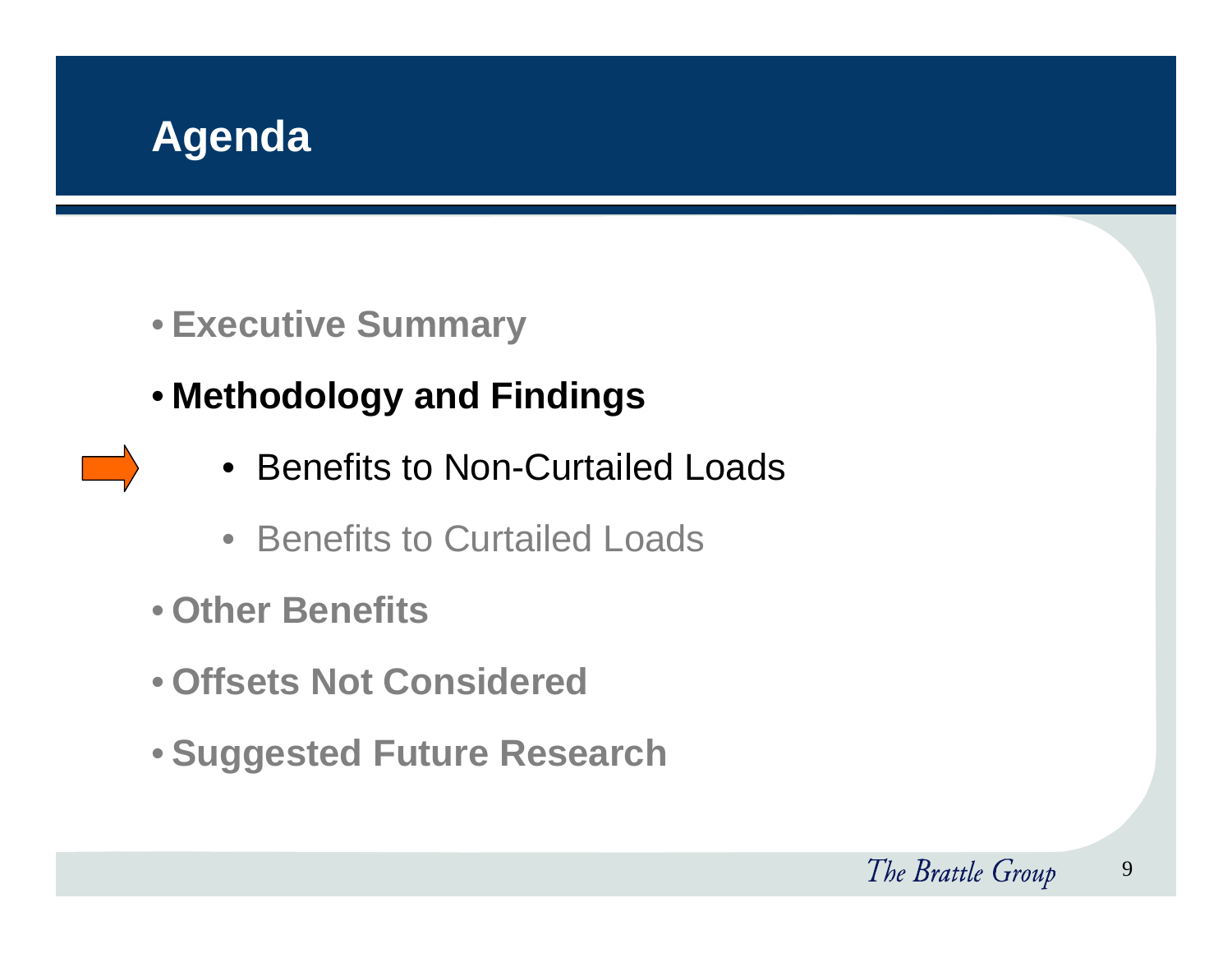# **Overview of Methodology for Estimating Benefits to Non-Curtailed Loads**

- **1. Calibrate and Validate "Dayzer" Model**
- **2. Construct Alternative Reference Cases**
- **3. Develop Curtailment Cases**
- **4. Estimate Price Impacts and Benefits to Non-Curtailed Loads**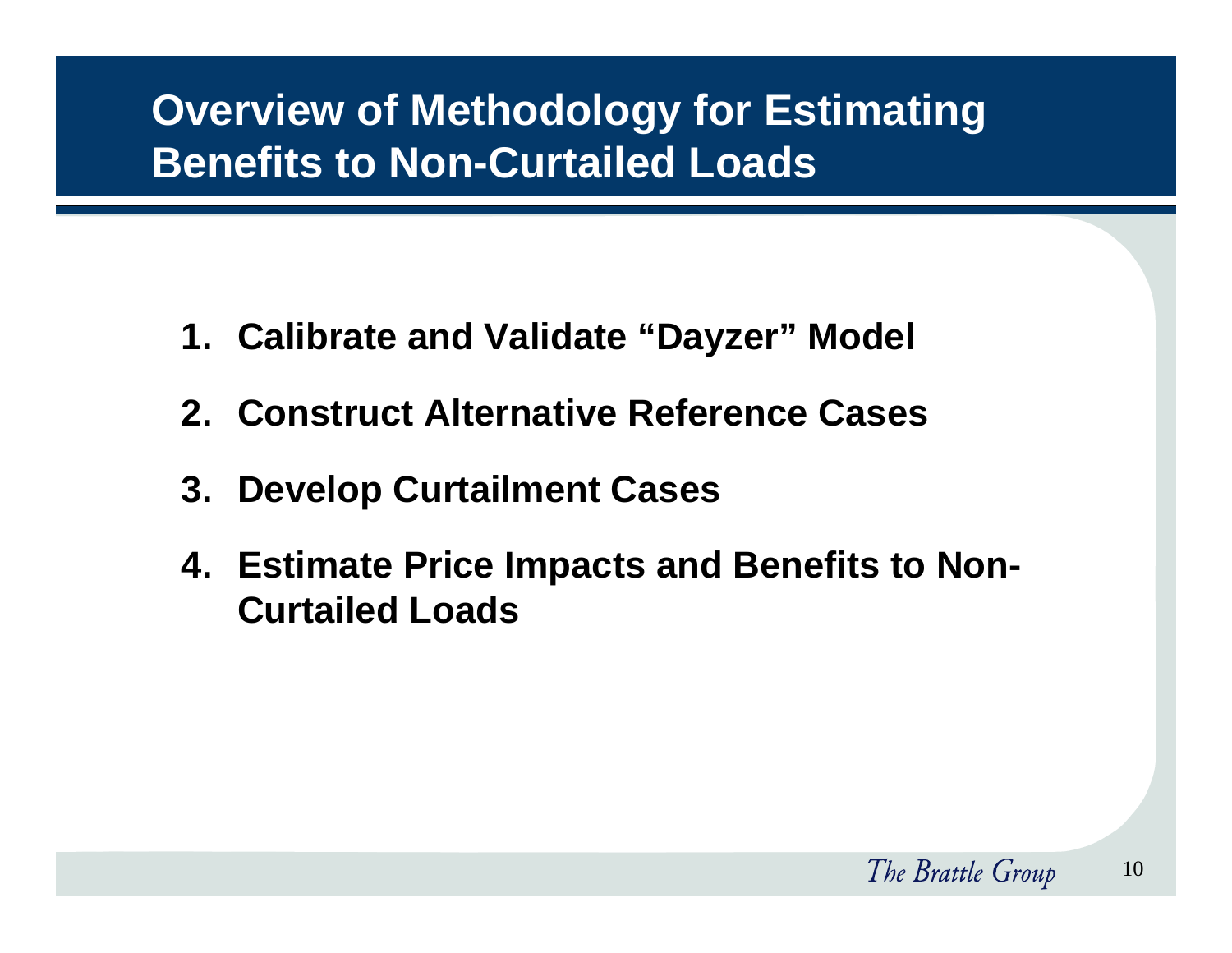## **Introduction to the Dayzer Model**

#### **DAYZER**

Day-Ahead Market Analyzer

DAYZER is a user-friendly detailed market analysis tool which facilitates the understanding of the complex operation of electricity markets with little training and effort.

#### **Kev Features Open Architecture Powerful Algorithms Intuitive Data Visualization**

#### Who should use DAYZER?

Analysts: DAYZER is a powerful tool that can forecast Day-Ahead hourly **LMPs (Zonal or Nodal), Shadow Prices** and Congestion Costs under "what if" scenarios.

Market Monitors: DAYZER is useful tool that can be used to analyze bidding behavior and different market equilibria (marginal costs, Nash, etc...)



*Source*: www.ces-us.com

The Brattle Group 11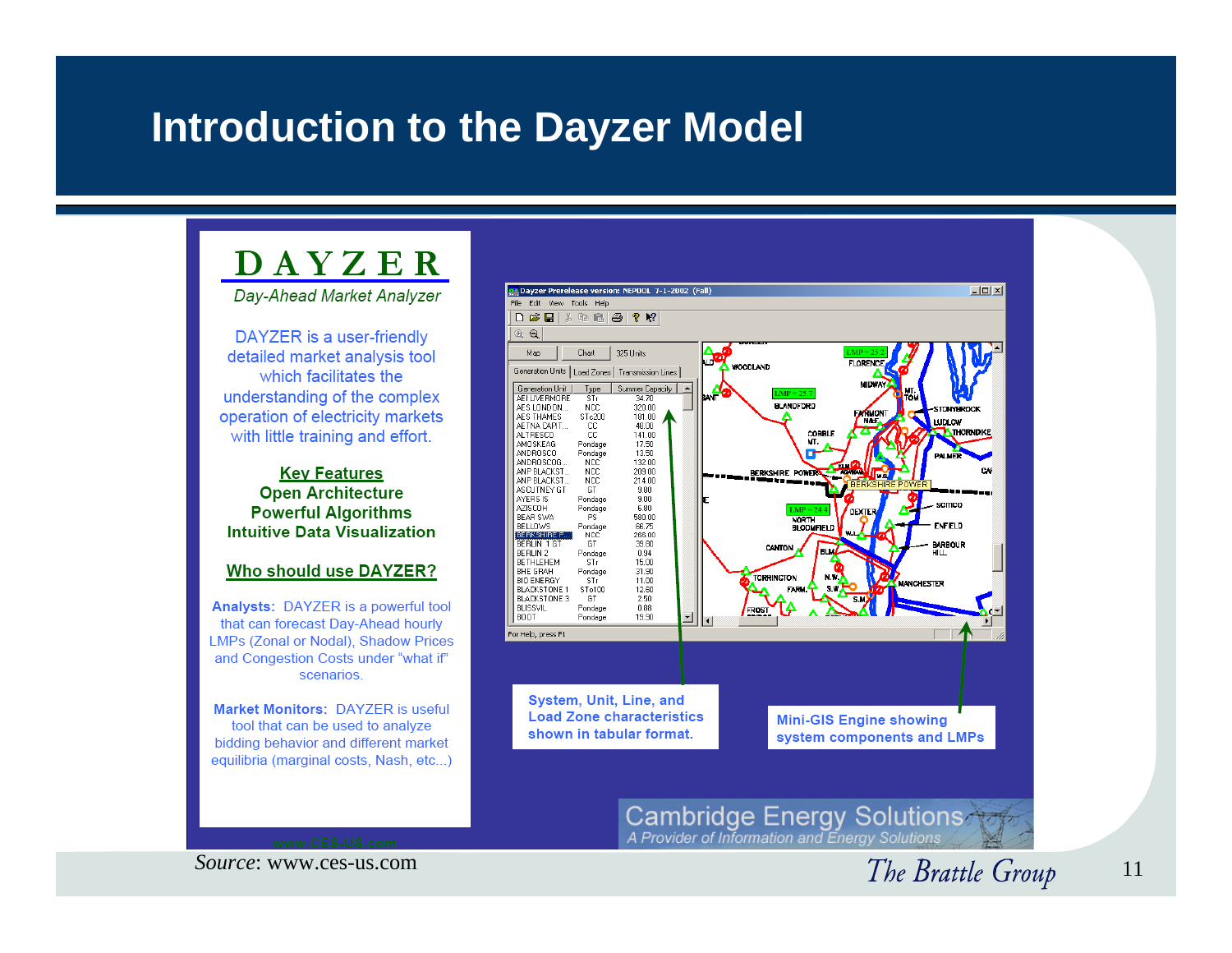|               | <b>Category of Inputs</b>           | <b>Sources and Refinements</b>                                                                                                                                                                                                                              |
|---------------|-------------------------------------|-------------------------------------------------------------------------------------------------------------------------------------------------------------------------------------------------------------------------------------------------------------|
|               | <b>Capacity Online</b>              | Compared data in Dayzer to confidential unit data provided by PJM and made changes<br>where necessary to achieve consistent aggregate capacity in each zone, by technology.                                                                                 |
|               | Generator<br>Characteristics        | Heat rates and emissions rates from <i>Energy Velocity</i> , based on CEMS and FERC<br>filings. For each technology type, used generic assumptions for heat rate shapes,<br>variable O&M costs, minimum-up-time, startup costs, and other characteristics.  |
| <b>Siqque</b> | <b>Fuel Prices</b>                  | $Gas: ICE$ Daily spot prices for each Transco Zone + local distribution charges.<br>$Oil$ : NYMEX spot prices for FO2, FO6 + historical transportation differentials.<br>Coal: Based on EIA-423 and NYMEX spot prices (data for all fuels provided by CES). |
|               | <b>Emission Allowance</b><br>Prices | Daily spot prices from Cantor Fitzgerald (data provided by CES).                                                                                                                                                                                            |
|               | <b>Generator Outages</b>            | Confidential unit outage schedules from PJM.                                                                                                                                                                                                                |
|               | Imports/Exports<br>from Outside PJM | Actual day-ahead scheduled hourly interchanges at each interface point (data provided<br>by CES).                                                                                                                                                           |
|               | Unit Bids                           | Calibrated unit bids to publicly available bid data, by region and by technology type.                                                                                                                                                                      |

"CES" refers to Cambridge Energy Solutions, the provider of the Dayzer software, CES propriety data, and daily downloads of data from the PJM website.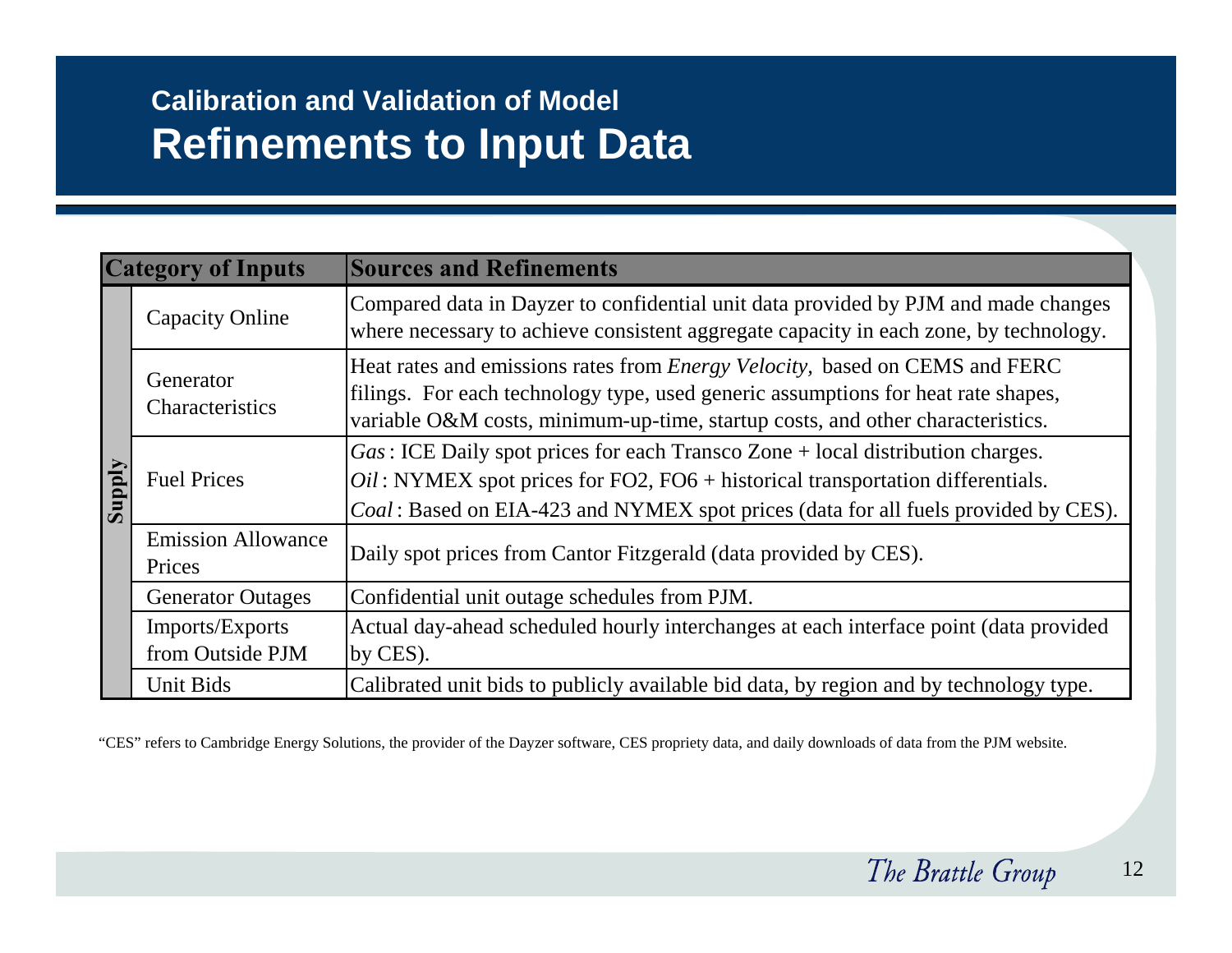|                         | <b>Category of Inputs</b>                                                                          | <b>Sources and Refinements</b>                                                                                                                                                         |
|-------------------------|----------------------------------------------------------------------------------------------------|----------------------------------------------------------------------------------------------------------------------------------------------------------------------------------------|
| $\overline{\mathbf{C}}$ | Zone                                                                                               | 2005 Hourly Load by Implemented actual 2005 real-time load in each zone; used real-time load as proxy for<br>load expectations underlying the day-ahead market (data provided by CES). |
| Deman                   | <b>Operating Reserve</b><br>Requirements                                                           | Actual hourly PJM requirements (data provided by CES).                                                                                                                                 |
| mission                 | <b>Load Flow Case</b><br>(represents transmission<br>system and load<br>distribution in each zone) | PJM's load flow case used for its 2005 FTR auction.                                                                                                                                    |
| Trans                   | <b>Flow Limits</b>                                                                                 | Actual hourly limits on reactive interfaces. For thermal limits, conformed to actual flow<br>limits posted at http://oasis.pjm.com/doc/PJM_Line_Ratings.txt.                           |
|                         |                                                                                                    | Transmission Outages Actual line outages downloaded from PJM (provided by CES).                                                                                                        |

"CES" refers to Cambridge Energy Solutions, the provider of the Dayzer software, CES propriety data, and daily downloads of data from the PJM website.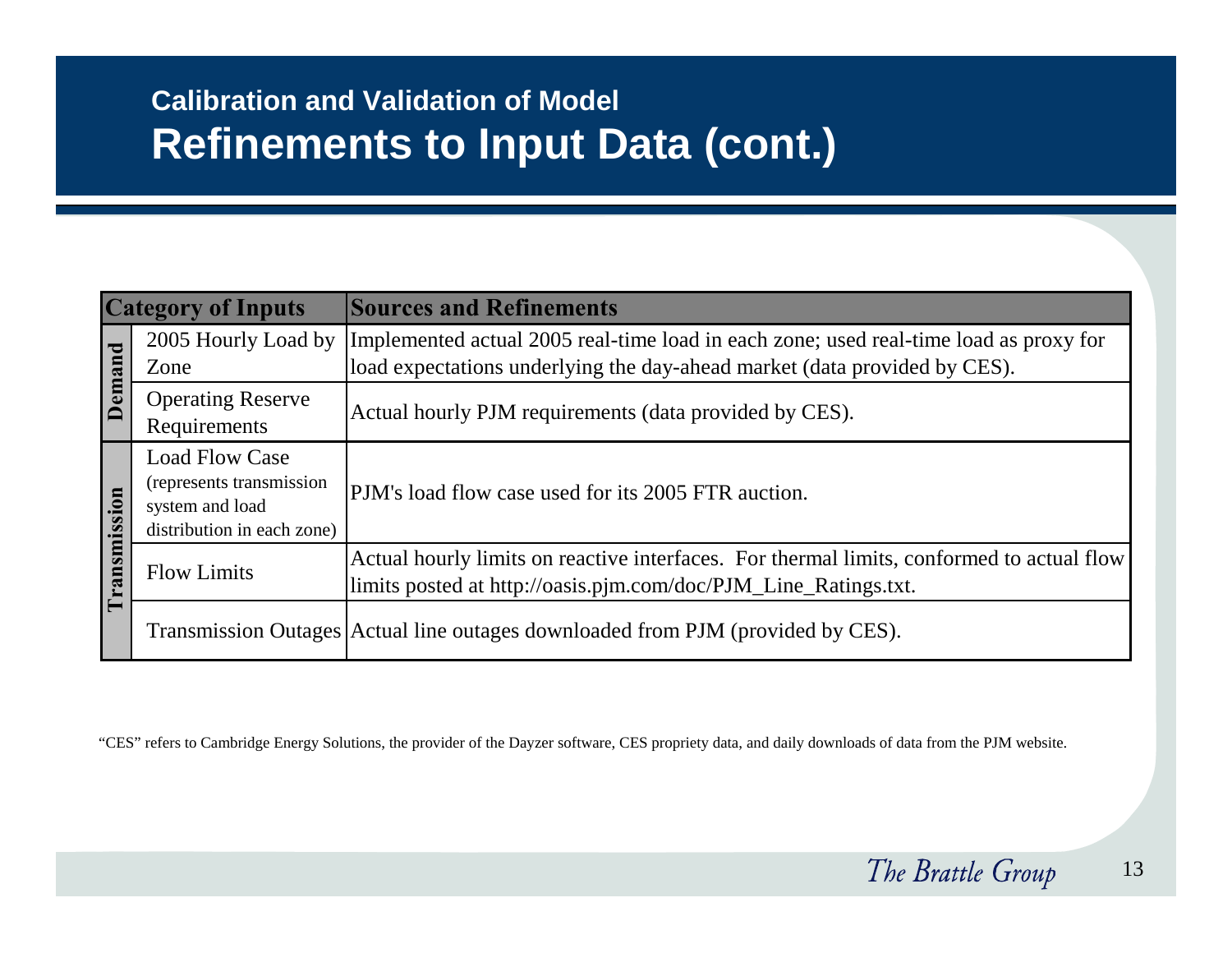## **Calibration and Validation of Model Calibration of Bids**



The Brattle Group 14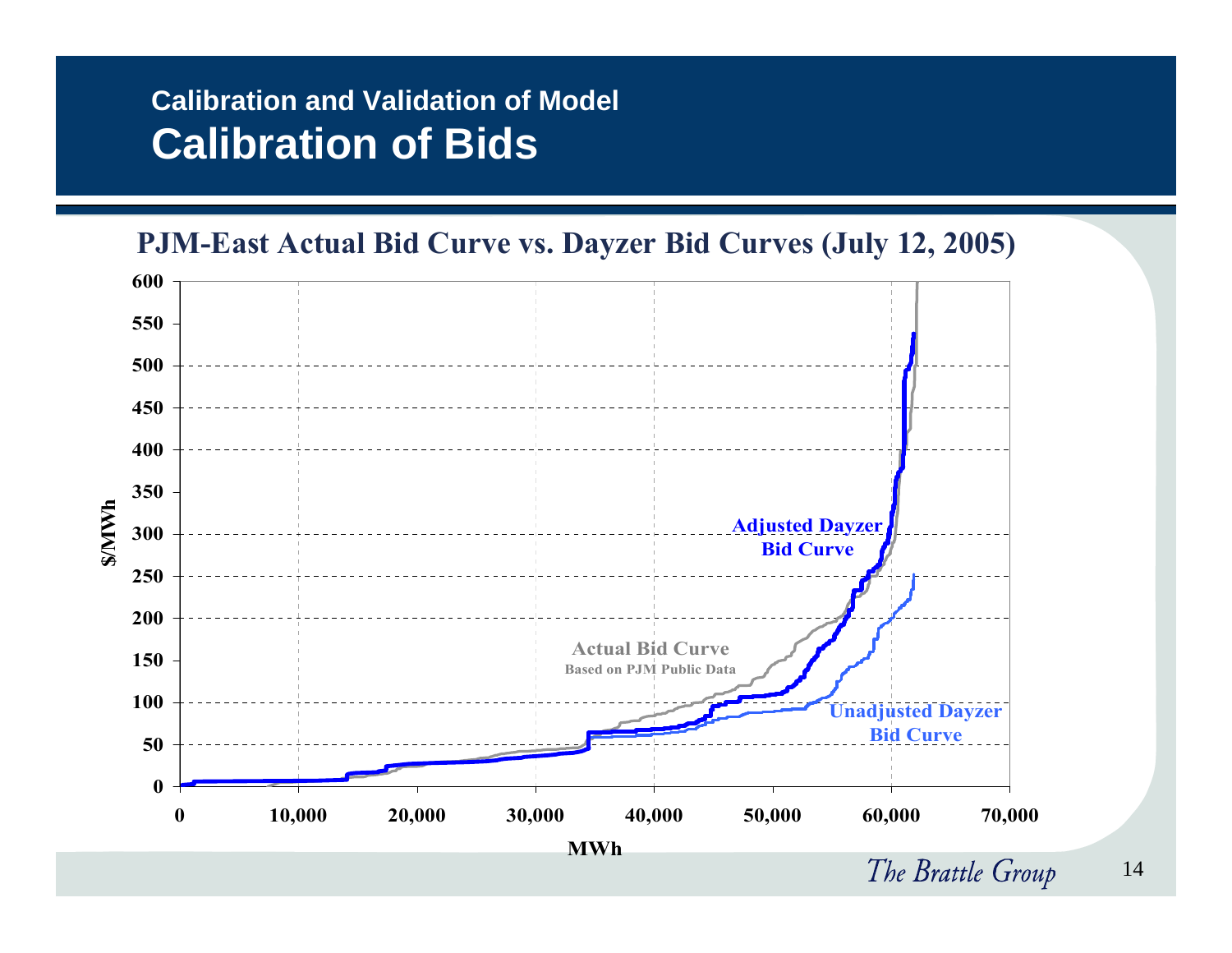### **Calibration and Validation of Model Simulated LMPs Closely Replicate Actual DA LMPs**

|              |                     |                                | <b>Actual</b>              | <b>Dayzer</b>                  |                            |                                | <b>Dayzer Minus Actual</b> |
|--------------|---------------------|--------------------------------|----------------------------|--------------------------------|----------------------------|--------------------------------|----------------------------|
| Region       | <b>Zone Name</b>    | <b>Top 100</b><br><b>Hours</b> | <b>Jun-Sep Avg</b><br>Peak | <b>Top 100</b><br><b>Hours</b> | <b>Jun-Sep Avg</b><br>Peak | <b>Top 100</b><br><b>Hours</b> | <b>Jun-Sep Avg</b><br>Peak |
| <b>South</b> | <b>DOM</b>          | \$181                          | \$100                      | \$151                          | \$91                       | (\$31)                         | \$9)                       |
| East         | <b>PEPCO</b>        | \$212                          | \$110                      | \$207                          | \$99                       | $(\$6)$                        | \$11)                      |
| East         | <b>BGE</b>          | \$200                          | \$106                      | \$191                          | \$99                       | (\$8)                          | (\$7)                      |
| East         | <b>DPL</b>          | \$193                          | \$104                      | \$200                          | \$99                       | \$7                            | (\$5)                      |
| East         | <b>AECO</b>         | \$205                          | \$111                      | \$203                          | \$106                      | \$1)                           | (\$5)                      |
| <b>East</b>  | <b>PECO</b>         | \$203                          | \$106                      | \$186                          | \$96                       | \$17)                          | (\$10)                     |
| East         | <b>METED</b>        | \$192                          | \$103                      | \$199                          | \$96                       | \$7                            | (\$7)                      |
| <b>East</b>  | <b>PSEG</b>         | \$189                          | \$104                      | \$187                          | \$99                       | (\$2)                          | (\$5)                      |
| East         | <b>JCPL</b>         | \$184                          | \$101                      | \$181                          | \$94                       | (\$3)                          | (\$7)                      |
| East         | <b>RECO</b>         | \$179                          | \$100                      | \$167                          | \$87                       | \$13)                          | ( \$13)                    |
| East         | <b>PPL</b>          | \$187                          | \$101                      | \$179                          | \$92                       | (\$8)                          | (\$8)                      |
| <b>East</b>  | <b>PENELEC</b>      | \$144                          | \$83                       | \$170                          | \$80                       | \$25                           | (\$3)                      |
| East         | <b>EASTERNHUB</b>   | \$198                          | \$105                      | \$203                          | \$99                       | \$6                            | $(\$6)$                    |
| East         | <b>WESTERNHUB</b>   | \$164                          | \$91                       | \$168                          | \$84                       | \$3                            | $($ \$8)                   |
| Mid          | <b>APS</b>          | \$164                          | \$88                       | \$186                          | \$78                       | \$22                           | \$10)                      |
| Mid          | <b>DUQ</b>          | \$118                          | \$65                       | \$142                          | \$59                       | \$24                           | $($ \$6) $ $               |
| West         | <b>AEP</b>          | \$128                          | \$72                       | \$136                          | \$63                       | \$8                            | (\$8)                      |
| West         | <b>DAY</b>          | \$123                          | \$69                       | \$136                          | \$62                       | \$13                           | (\$7)                      |
| West         | <b>AEPDAYTONHUB</b> | \$126                          | \$70                       | \$137                          | \$63                       | \$11                           | (\$8)                      |
| West         | <b>AEPGENHUB</b>    | \$121                          | \$68                       | \$133                          | \$60                       | \$11                           | (\$8)                      |
| West         | <b>COMED</b>        | \$127                          | \$71                       | \$137                          | \$63                       | \$10                           | (\$8)                      |
| West         | <b>NILLINOISHUB</b> | \$126                          | \$71                       | \$137                          | \$63                       | \$11                           | $($ \$8) $ $               |

Actual LMPs from Global Energy Decision Inc.'s *Velocity Suite*, August 2006 data release.

"Peak" defined as hours 7 through 22 Monday through Friday, except for NERC holidays.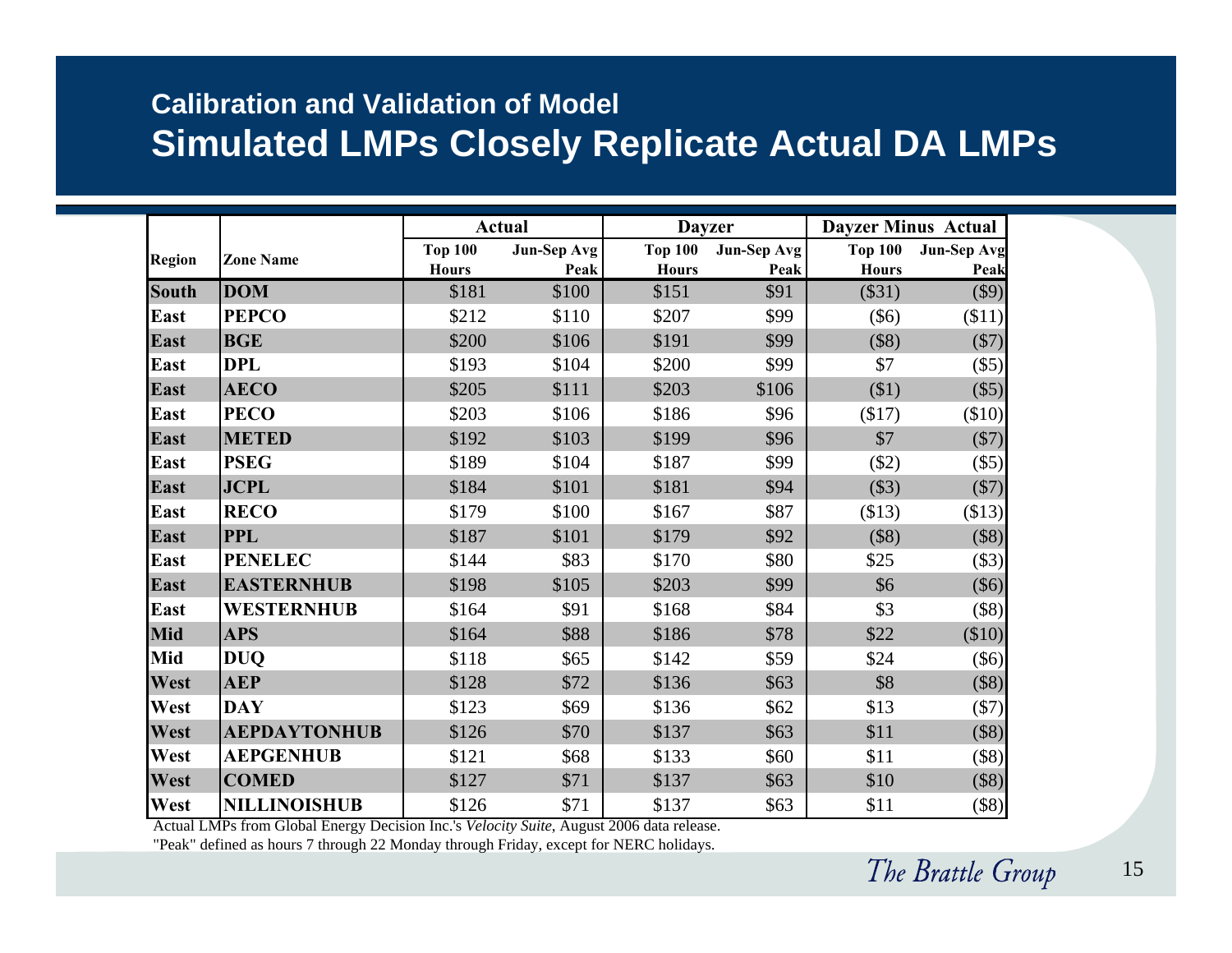#### **Calibration and Validation of Model Simulated LMPs Closely Replicate Actual DA LMPs (cont.)**



Actual day-ahead LMPs from Global Energy Decision Inc.'s *Velocity Suite*, August 2006 data release.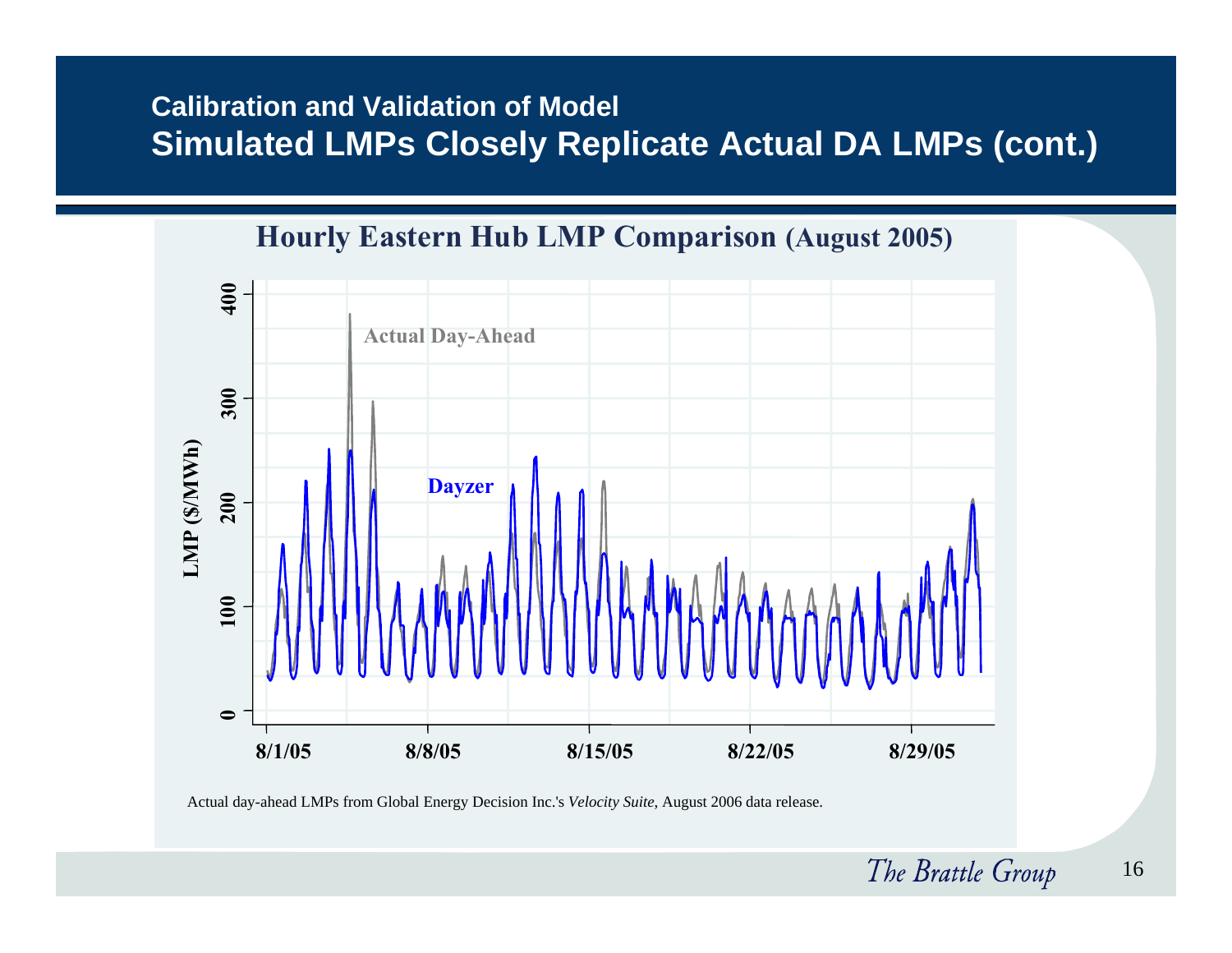#### **Calibration and Validation of Model Simulated LMPs Closely Replicate Actual DA LMPs (cont.)**



Actual day-ahead LMPs from Global Energy Decision Inc.'s *Velocity Suite*, August 2006 data release.

The Brattle Group 17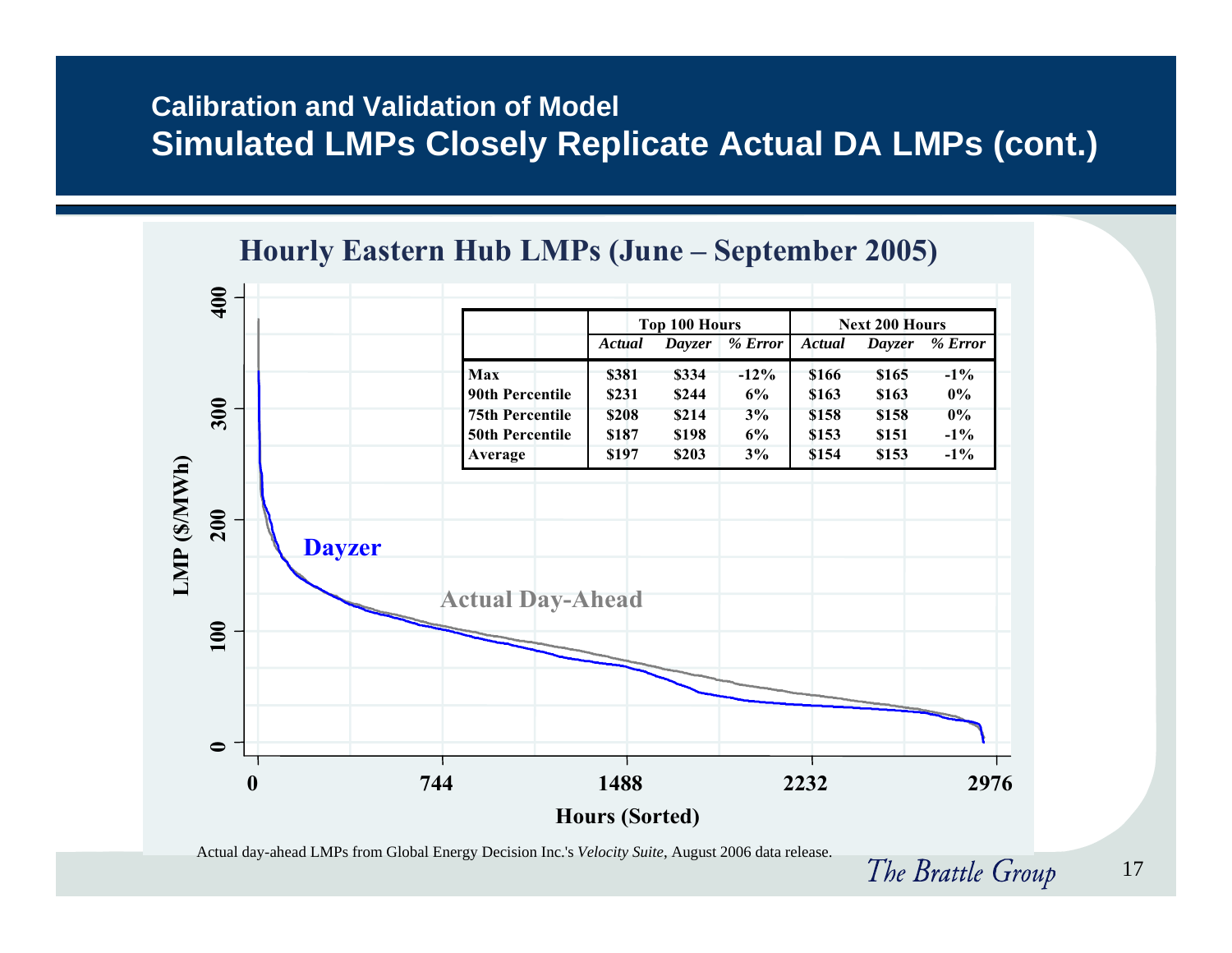**Normalized Case (N):** normalize load, fuel prices, and emission allowance prices.

**High Peak (HP) and Low Peak (LP) Cases:** ±6% of normalized load; normalized fuel and emission allowance prices.

**High Fuel (HF) and Low Fuel (LF) Cases:** based on 2007 forward prices, with high and low based on historical distributions of spot relative to forward; normalized emission allowance prices; weather-normalized load.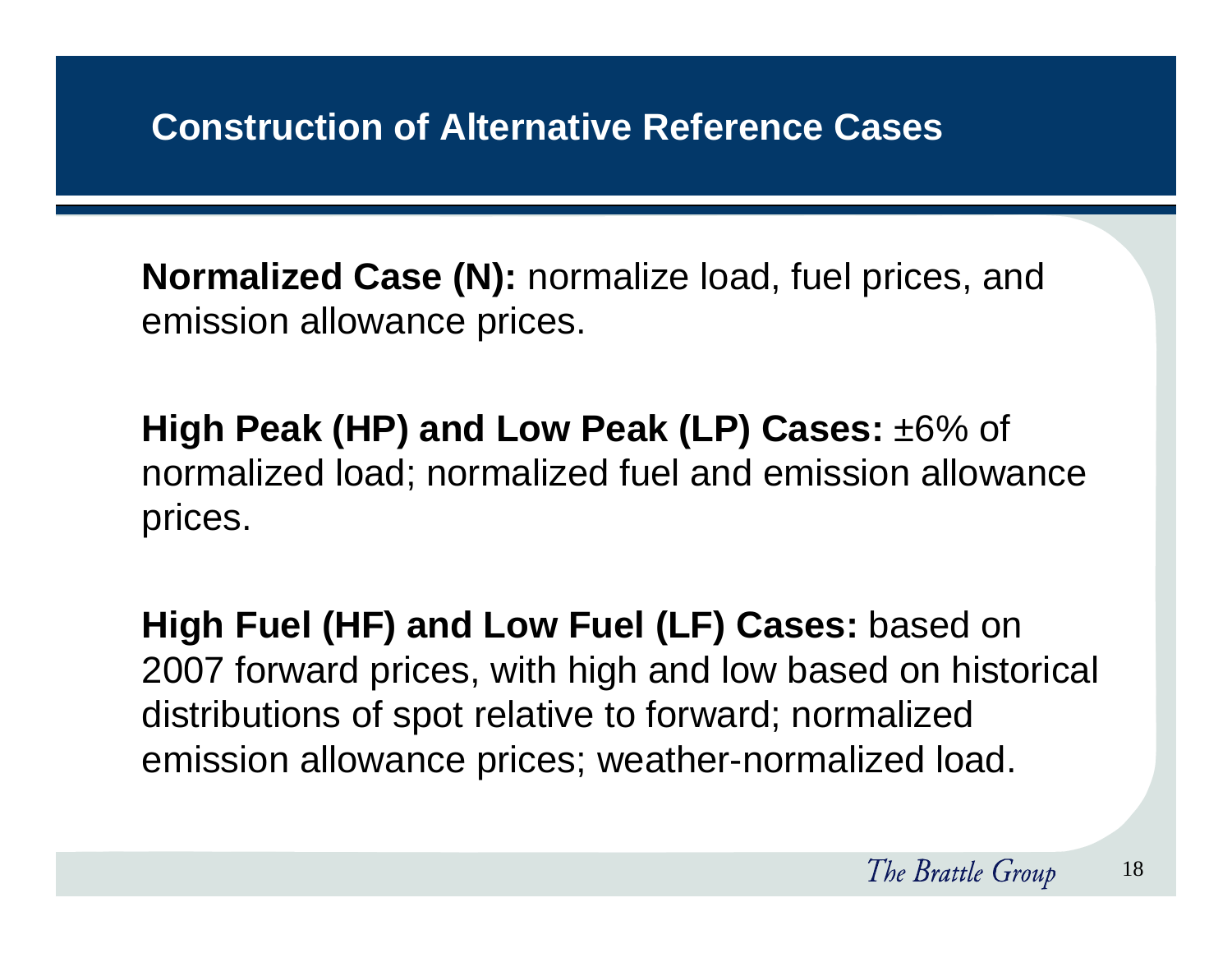#### **Construction of Alternative Reference CasesReference Cases Capture a Range of Market Conditions**

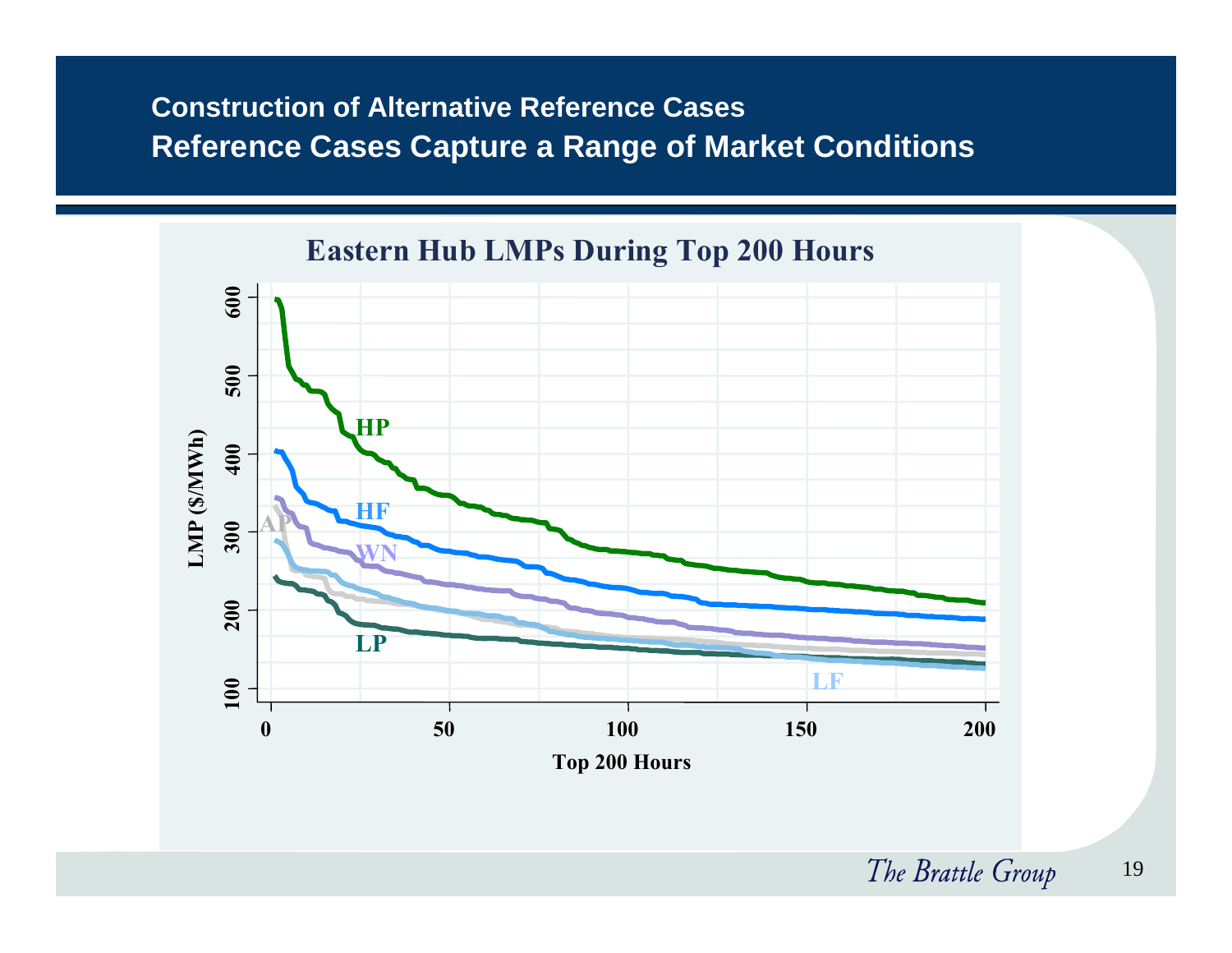#### **Development of Curtailment Cases Identification of Top Twenty 5-hour Blocks in PSEG**



The plot shows 5-hour moving averages of the hourly price-load products.

"Hourly price-load product" defined as Dayzer simulated LMP multiplied by real-time load in the corresponding hour.

The Brattle Group 20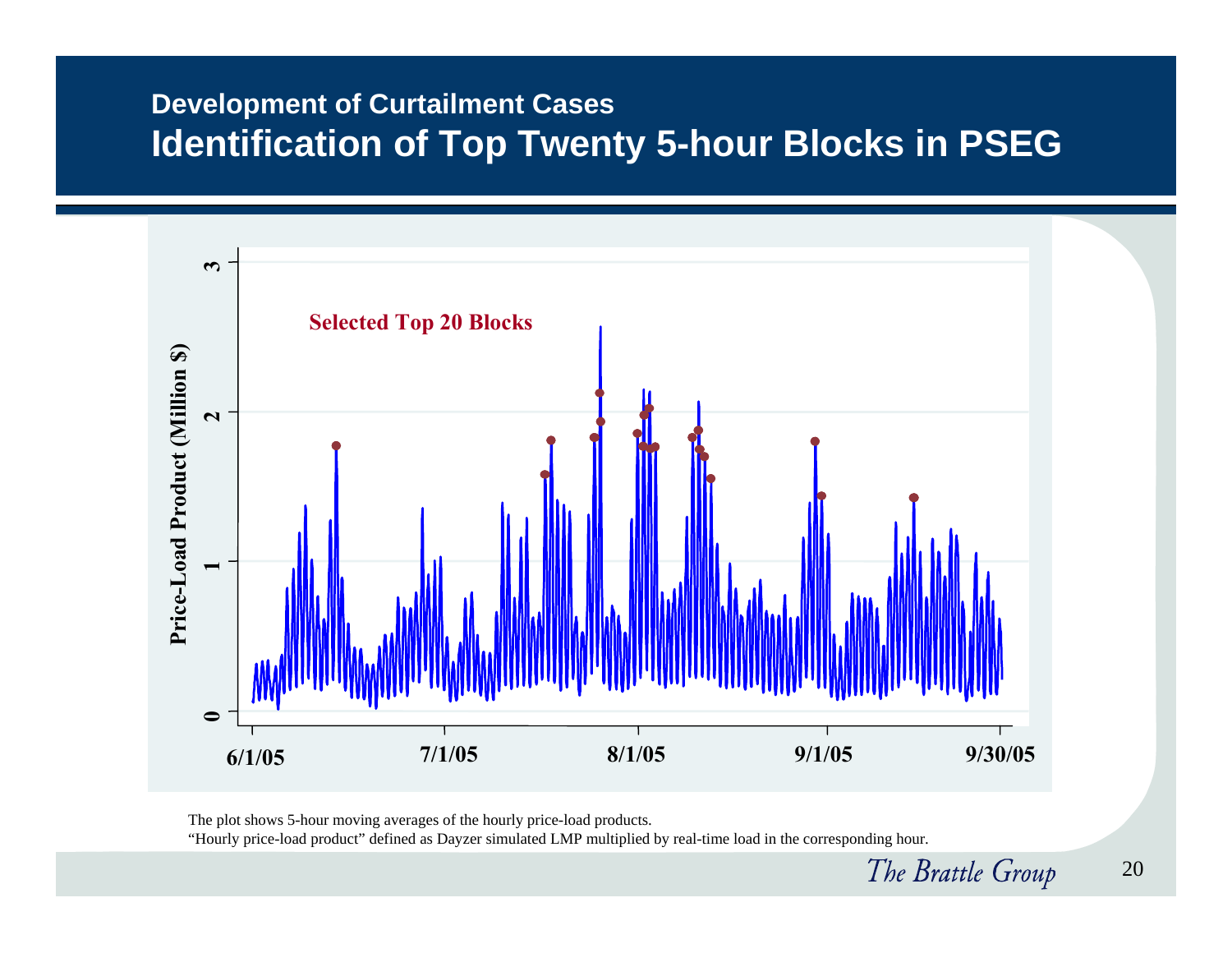#### **Development of Curtailment Cases Price Impact of Load Curtailment (AP Case)**



The Brattle Group 21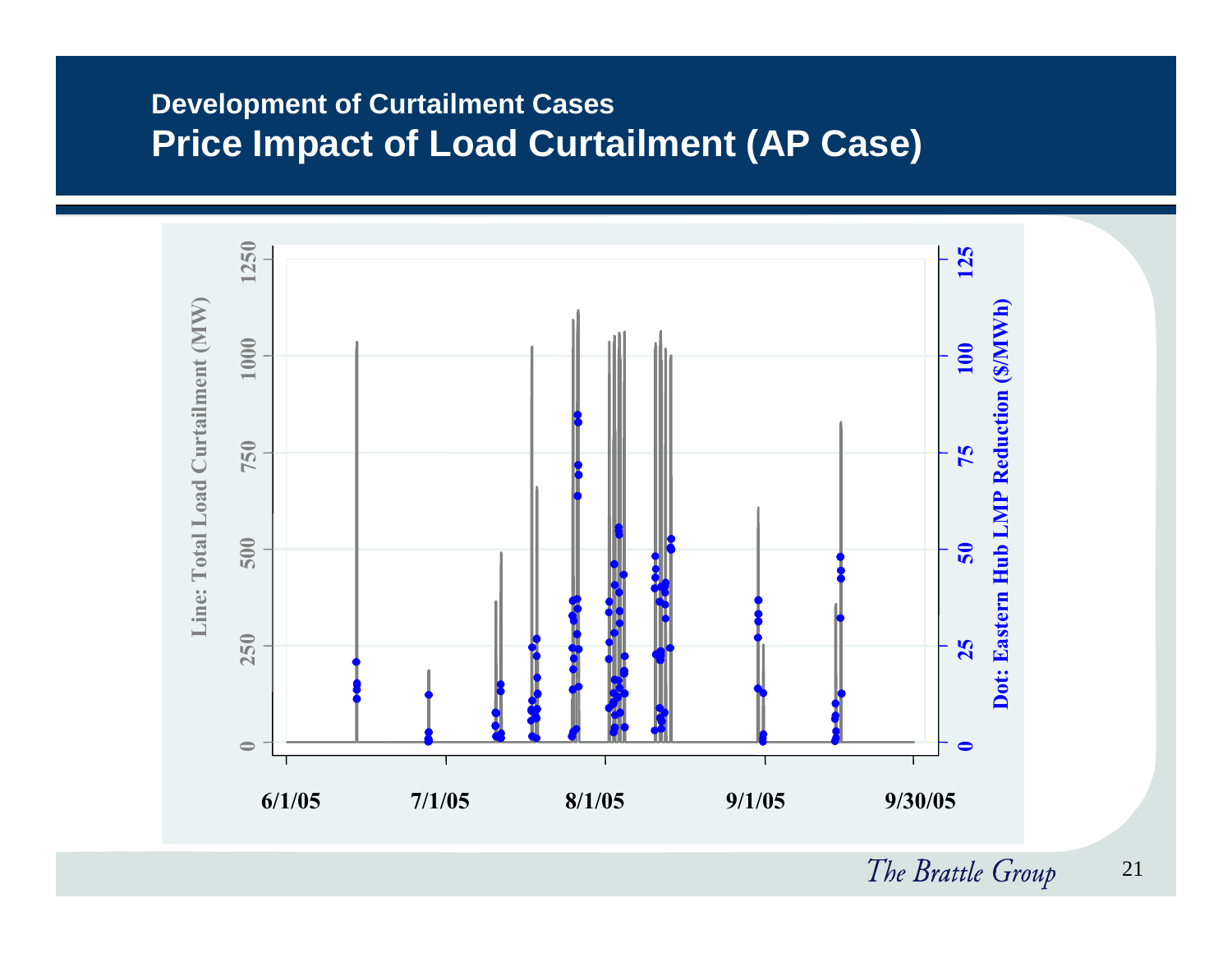#### **Development of Curtailment Cases Price Impact of Load Curtailment (AP Case)**



The Brattle Group 22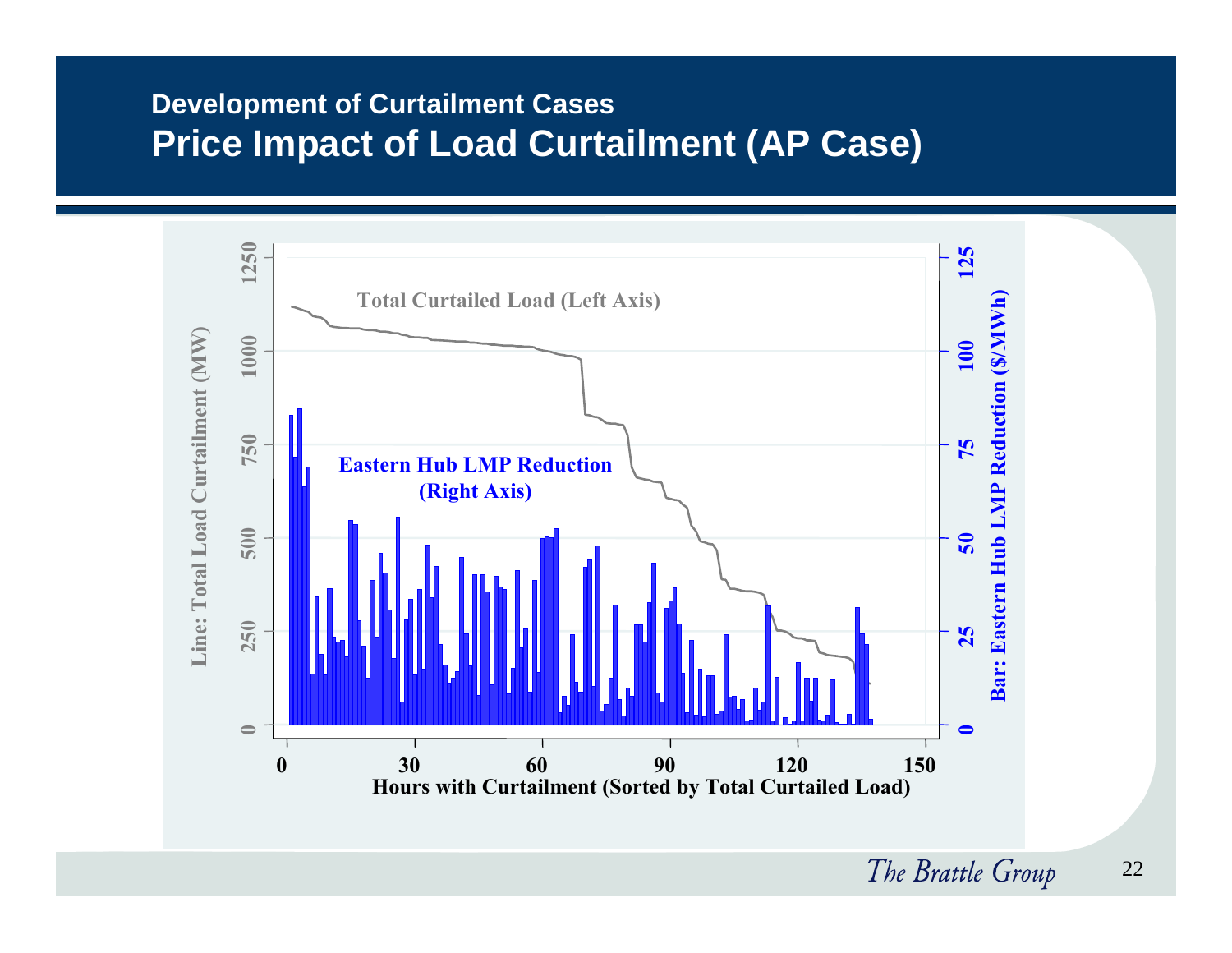## **Estimation of Price Impacts and Benefits Benefits to Non-Curtailed Loads**

#### **Gross Savings = Reduction in Zonal LMP \* Residual Zonal Load**

#### **Net Savings = Gross Savings – Change in Customer ARR Value**

- PJM provided ARR allocations
- $\bullet$  *Brattle* wrote program to value ARR portfolios with and without demand curtailment

#### **Report gross and net customer savings for each MADRI state**

 $\bullet$ For multi-state zones, allocate savings according to shares of retail sales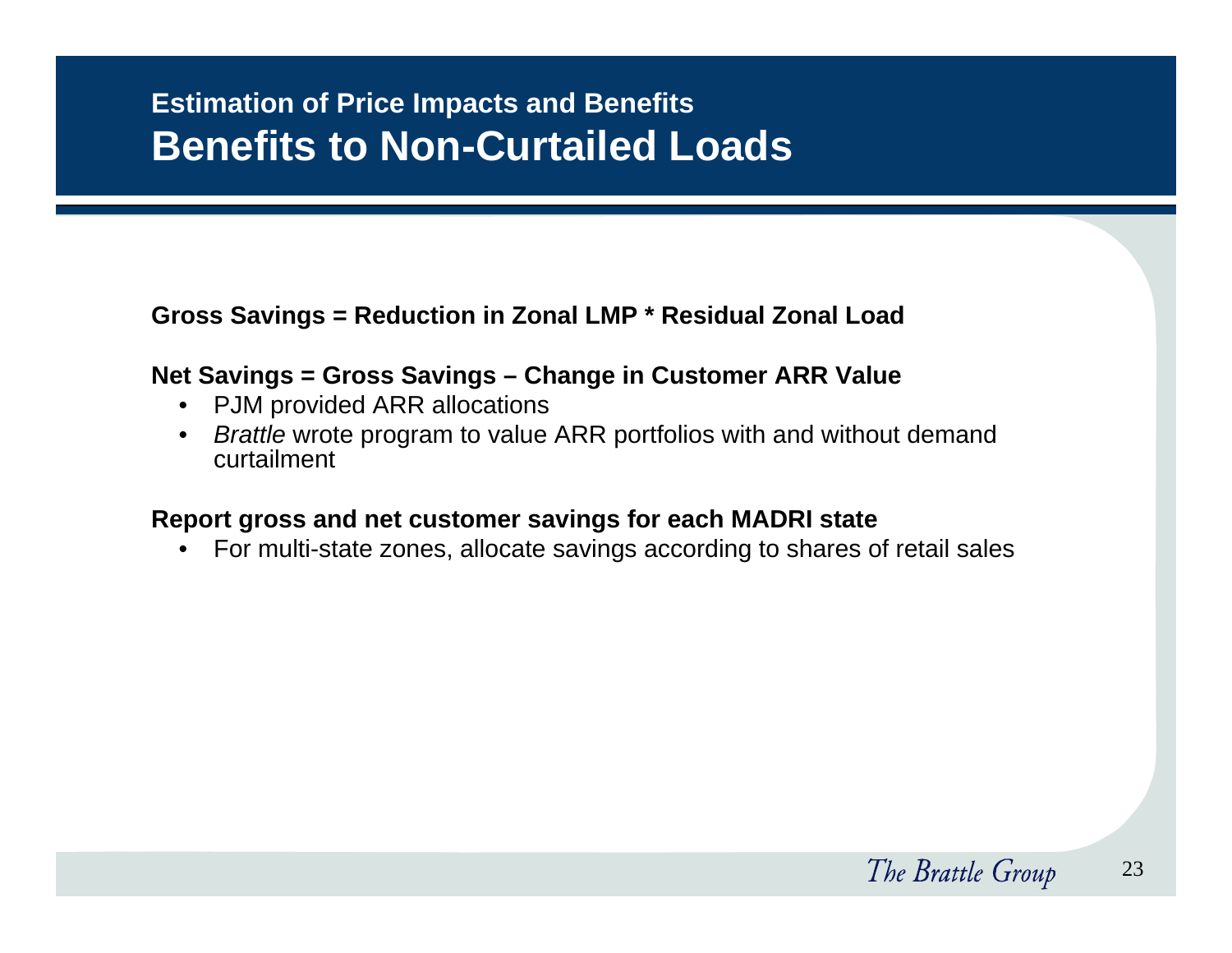#### **Estimation of Price Impacts and Benefits Benefits to Non-Curtailed Loads**

|                                                                                          | <b>Weighted Average</b><br><b>LMP</b> Reduction<br>(S/MWh)<br>[A] | (%)<br>[B] | (MW)<br> C | <b>Average Load</b><br><b>Curtailment</b><br>(%)<br>[D] | <b>Average</b><br><b>Residual</b><br>Load $(MW)$<br>[E] | <b>Gross Direct</b><br><b>Benefits</b><br>(Million \$)<br>$[\mathbf{F}]$ | <b>ARR</b><br><b>Change</b><br>(Million \$)<br>[G] | <b>Net Direct</b><br><b>Benefits</b><br>(Million \$)<br>[H] |
|------------------------------------------------------------------------------------------|-------------------------------------------------------------------|------------|------------|---------------------------------------------------------|---------------------------------------------------------|--------------------------------------------------------------------------|----------------------------------------------------|-------------------------------------------------------------|
| Actual Peak (AP) Case (during 137 hours in which load is curtailed in at least one zone) |                                                                   |            |            |                                                         |                                                         |                                                                          |                                                    |                                                             |
| PA                                                                                       | \$11                                                              | $5.8\%$    | 172        | 0.7%                                                    | 25,514                                                  | \$36.7                                                                   | (S6.3)                                             | \$30.4                                                      |
| <b>NJ</b>                                                                                | \$12                                                              | $6.7\%$    | 211        | 1.2%                                                    | 17,640                                                  | \$30.1                                                                   | (S1.5)                                             | \$28.6                                                      |
| DE                                                                                       | \$21                                                              | $10.6\%$   | 57         | 2.2%                                                    | 2,482                                                   | \$7.3                                                                    | \$1.6)                                             | \$5.7                                                       |
| <b>MD</b>                                                                                | \$12                                                              | $6.0\%$    | 259        | $2.0\%$                                                 | 12,886                                                  | \$20.8                                                                   | (S4.3)                                             | \$16.5                                                      |
| <b>DC</b>                                                                                | \$13                                                              | $6.0\%$    | 41         | 2.2%                                                    | 1,791                                                   | \$3.1                                                                    | (S0.9)                                             | \$2.2                                                       |
| <b>MADRI</b> Total                                                                       | \$12                                                              | 6.7%       | 740        | 1.2%                                                    | 60,313                                                  | \$98.0                                                                   | (S14.6)                                            | \$83.4                                                      |
| Normalized (N) Case $(147$ hours)                                                        |                                                                   |            |            |                                                         |                                                         |                                                                          |                                                    |                                                             |
| PA                                                                                       | \$11                                                              | 5.2%       | 167        | $0.6\%$                                                 | 26,435                                                  | \$42.4                                                                   | (S8.8)                                             | \$33.6                                                      |
| <b>NJ</b>                                                                                | \$14                                                              | 6.4%       | 208        | 1.1%                                                    | 18,356                                                  | \$36.5                                                                   | (S1.5)                                             | \$35.0                                                      |
| DE                                                                                       | \$27                                                              | 11.9%      | 53         | 2.1%                                                    | 2,537                                                   | \$10.0                                                                   | (S2.7)                                             | \$7.2                                                       |
| <b>MD</b>                                                                                | \$15                                                              | 6.4%       | 252        | 1.8%                                                    | 13,501                                                  | \$29.3                                                                   | (S6.1)                                             | \$23.2                                                      |
| DC                                                                                       | \$17                                                              | $7.1\%$    | 40         | 2.1%                                                    | 1,877                                                   | \$4.8                                                                    | (S1.3)                                             | \$3.5                                                       |
| <b>MADRI</b> Total                                                                       | \$13                                                              | $7.1\%$    | 721        | $1.1\%$                                                 | 62,705                                                  | \$123.0                                                                  | (S20.5)                                            | \$102.5                                                     |

[A] and [B]: LMP reduction is weighted by hourly residual load.

 $[F] = [A] x [E] x$  number of hours with at least one zone curtailed.

[G]: 97% of ARRs are allocated to non-curtailed loads; the remainder is allocated to curtailed loads.

 $[H] = [F] + [G].$ 

Benefits in zones spanning multiple states were allocated according to retail sales in June-September, 2005, from EIA form 826 reported in Global Energy Decisions Inc's *Velocity Suite*. Delmarva is allocated 28% to MD and 69% to DE (and 4% to VA). PEPCO is allocated 70% to MD and 30% to DC. APS, which has spillover price effects, is allocated 43% to PA and 19% to MD (and 29% to WV, 6% to VA, and 4% to OH).

The Brattle Group 24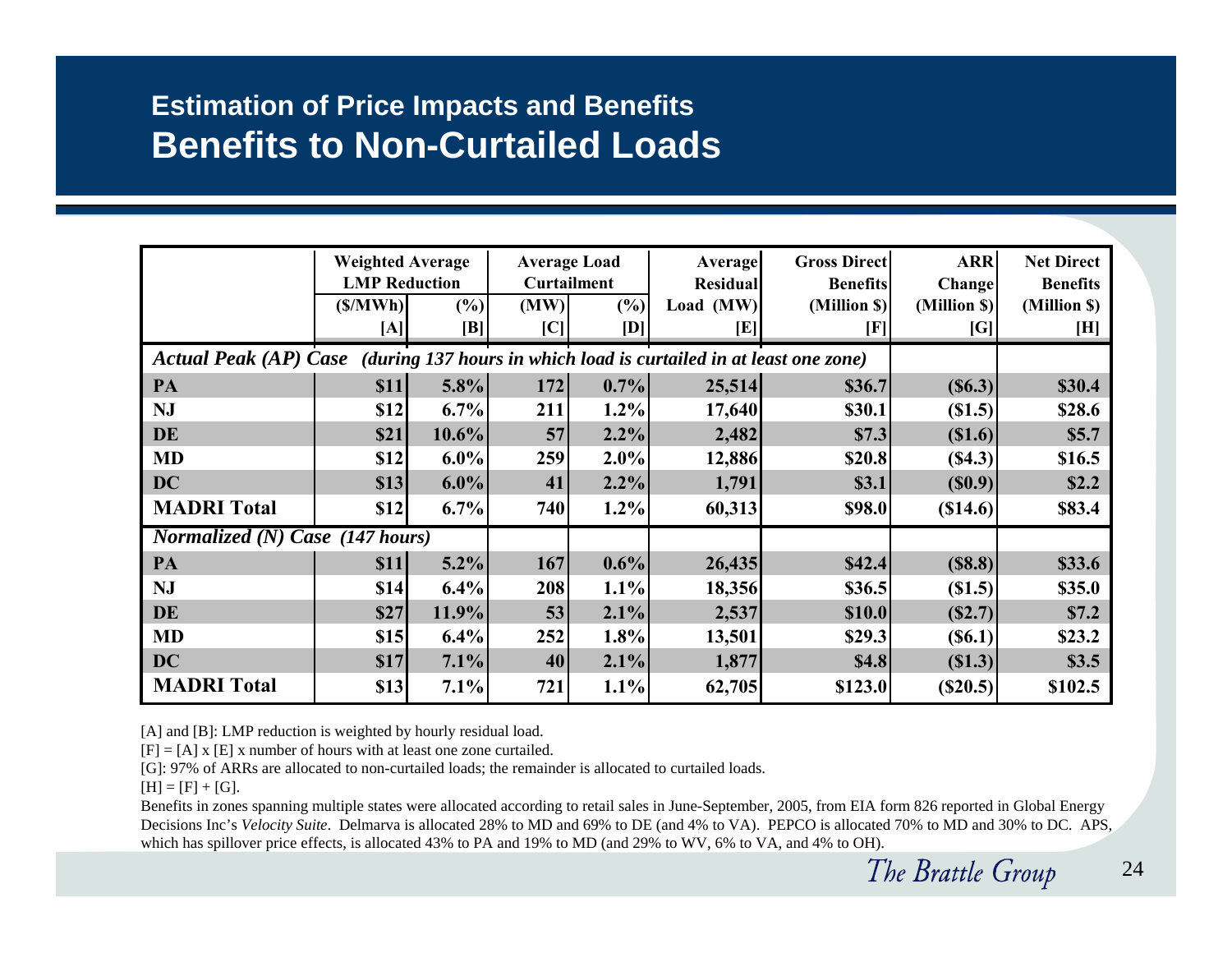### **Estimation of Price Impacts and Benefits Benefits to Non-Curtailed Loads (cont.)**

|                                 | <b>Weighted Average</b><br><b>LMP</b> Reduction |                       | <b>Average Load</b><br><b>Curtailment</b> |               | <b>Average</b><br><b>Residual</b> | <b>Gross Direct</b><br><b>Benefits</b> | <b>ARR</b><br><b>Change</b> | <b>Net Direct</b><br><b>Benefits</b> |
|---------------------------------|-------------------------------------------------|-----------------------|-------------------------------------------|---------------|-----------------------------------|----------------------------------------|-----------------------------|--------------------------------------|
|                                 | (S/MWh)<br>[A]                                  | (%)<br>$[\mathbf{B}]$ | (MW)<br>[C]                               | $(\%)$<br>[D] | Load $(MW)$<br>[E]                | (Million \$)<br>$[\mathrm{F}]$         | (Million \$)<br>[G]         | (Million \$)<br>[H]                  |
| High Peak (HP) Case (133 hours) |                                                 |                       |                                           |               |                                   |                                        |                             |                                      |
| PA                              | \$23                                            | 6.7%                  | 195                                       | 0.7%          | 28,158                            | \$84.5                                 | (S21.9)                     | \$62.6                               |
| <b>NJ</b>                       | \$26                                            | $8.0\%$               | 244                                       | $1.2\%$       | 19,581                            | \$67.9                                 | (S2.2)                      | \$65.6                               |
| DE                              | \$37                                            | $10.4\%$              | 62                                        | 2.3%          | 2,668                             | \$13.1                                 | (S1.2)                      | \$11.9                               |
| <b>MD</b>                       | \$24                                            | 7.4%                  | 295                                       | $2.0\%$       | 14,277                            | \$45.3                                 | (S7.2)                      | \$38.1                               |
| <b>DC</b>                       | \$25                                            | 7.8%                  | 46                                        | 2.3%          | 1,984                             | <b>\$6.7</b>                           | (S1.4)                      | \$5.3                                |
| <b>MADRI</b> Total              | \$25                                            | $7.9\%$               | 842                                       | 1.2%          | 66,668                            | \$217.5                                | (S33.9)                     | \$183.6                              |
| Low Peak (LP) Case (151 hours)  |                                                 |                       |                                           |               |                                   |                                        |                             |                                      |
| PA                              | \$7                                             | 4.3%                  | 152                                       | $0.6\%$       | 24,936                            | \$27.2                                 | (S7.9)                      | \$19.3                               |
| <b>NJ</b>                       | \$9                                             | 5.3%                  | 191                                       | 1.1%          | 17,252                            | \$23.1                                 | (S1.5)                      | \$21.6                               |
| <b>DE</b>                       | <b>\$10</b>                                     | 5.8%                  | 48                                        | 2.0%          | 2,375                             | \$3.5                                  | (S0.2)                      | \$3.3                                |
| <b>MD</b>                       | \$8                                             | 4.8%                  | 230                                       | 1.8%          | 12,703                            | \$15.8                                 | (S4.0)                      | \$11.9                               |
| <b>DC</b>                       | \$9                                             | $5.0\%$               | 36                                        | $2.0\%$       | 1,770                             | \$2.4                                  | (S0.7)                      | \$1.6                                |
| <b>MADRI</b> Total              | \$8                                             | $5.0\%$               | 657                                       | $1.1\%$       | 59,036                            | \$72.0                                 | (S14.3)                     | \$57.6                               |

[A] and [B]: LMP reduction is weighted by hourly residual load.

 $[F] = [A] x [E] x$  number of hours with at least one zone curtailed.

[G]: 97% of ARRs are allocated to non-curtailed loads; the remainder is allocated to curtailed loads.

 $[H] = [F] + [G].$ 

Benefits in zones spanning multiple states were allocated according to retail sales in June-September, 2005, from EIA form 826 reported in Global Energy Decisions Inc's *Velocity Suite*. Delmarva is allocated 28% to MD and 69% to DE (and 4% to VA). PEPCO is allocated 70% to MD and 30% to DC. APS, which has spillover price effects, is allocated 43% to PA and 19% to MD (and 29% to WV, 6% to VA, and 4% to OH).

The Brattle Group 25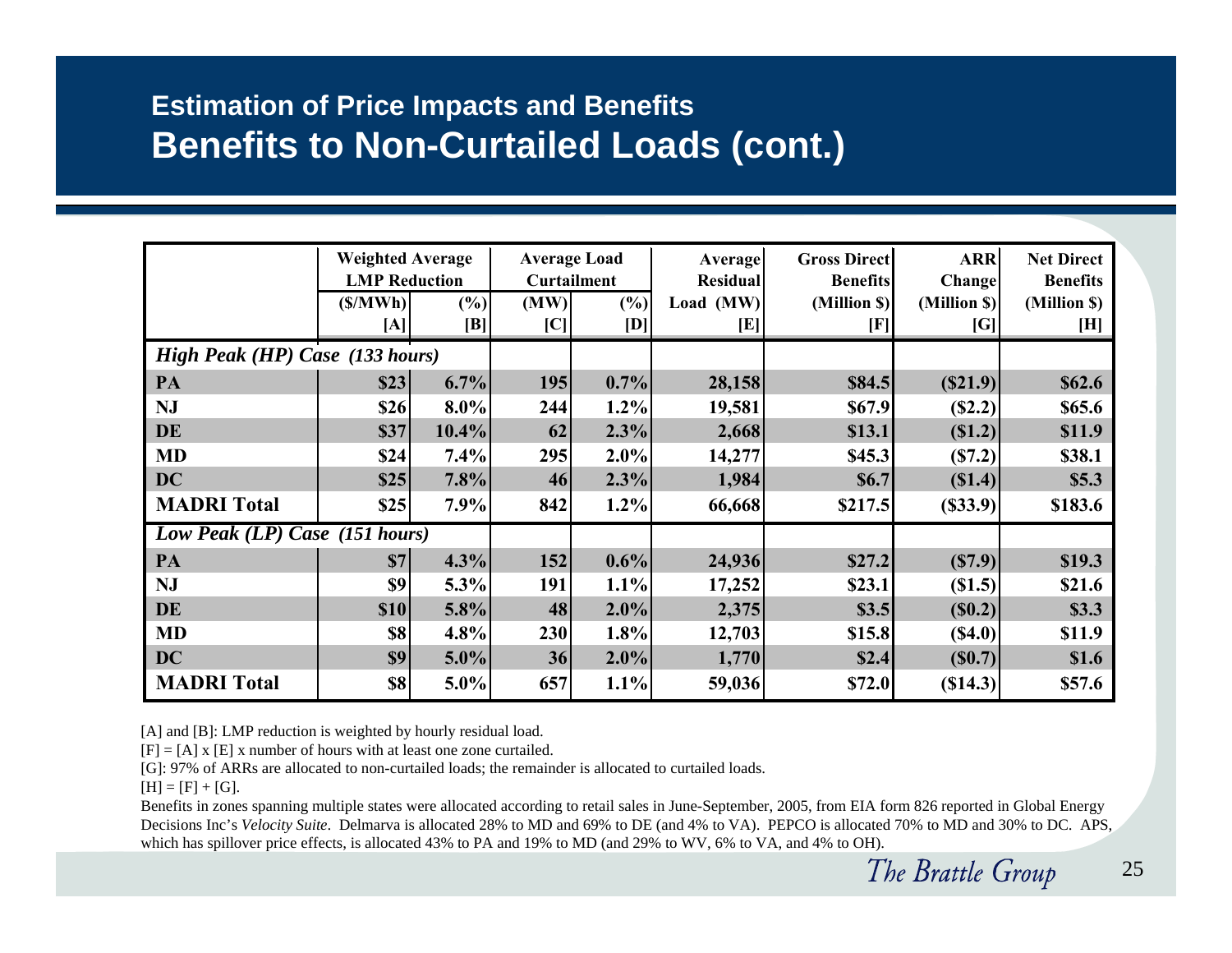### **Estimation of Price Impacts and Benefits Benefits to Non-Curtailed Loads (cont.)**

|                                  | <b>Weighted Average</b><br><b>LMP Reduction</b><br>(S/MWh) | (%)      | (MW) | <b>Average Load</b><br><b>Curtailment</b><br>$(\%)$ | <b>Average</b><br><b>Residual</b><br>Load (MW) | <b>Gross Direct</b><br><b>Benefits</b><br>(Million \$) | <b>ARR</b><br>Change<br>(Million \$) | <b>Net Direct</b><br><b>Benefits</b><br>(Million \$)                                                                                                                                                                                                                       |
|----------------------------------|------------------------------------------------------------|----------|------|-----------------------------------------------------|------------------------------------------------|--------------------------------------------------------|--------------------------------------|----------------------------------------------------------------------------------------------------------------------------------------------------------------------------------------------------------------------------------------------------------------------------|
|                                  | [A]                                                        | [B]      | C    | [D]                                                 | $[\mathbf{E}]$                                 | [F]                                                    | [G]                                  | $[H] \centering% \includegraphics[width=1.0\textwidth]{Figures/PN1.png} \caption{The 3D (top) and the 4D (bottom) of the 3D (bottom) and the 4D (bottom) of the 3D (bottom) and the 4D (bottom) of the 3D (bottom). The 3D (bottom) is the 3D (bottom).} \label{fig:SPN1}$ |
| High Fuel (HF) Case (135 hours)  |                                                            |          |      |                                                     |                                                |                                                        |                                      |                                                                                                                                                                                                                                                                            |
| PA                               | \$15                                                       | $6.0\%$  | 182  | 0.7%                                                | 26,571                                         | \$53.6                                                 | (S9.0)                               | \$44.6                                                                                                                                                                                                                                                                     |
| <b>NJ</b>                        | \$19                                                       | 7.3%     | 227  | 1.2%                                                | 18,444                                         | \$46.5                                                 | \$1.6)                               | \$44.9                                                                                                                                                                                                                                                                     |
| <b>DE</b>                        | \$32                                                       | $12.0\%$ | 58   | 2.2%                                                | 2,533                                          | \$11.1                                                 | (S2.6)                               | \$8.5                                                                                                                                                                                                                                                                      |
| <b>MD</b>                        | \$19                                                       | $6.8\%$  | 274  | $2.0\%$                                             | 13,504                                         | \$33.9                                                 | (S6.0)                               | \$27.9                                                                                                                                                                                                                                                                     |
| <b>DC</b>                        | \$21                                                       | 7.5%     | 43   | 2.2%                                                | 1,877                                          | \$5.4                                                  | (S1.3)                               | \$4.1                                                                                                                                                                                                                                                                      |
| <b>MADRI Total</b>               | \$18                                                       | 7.6%     | 785  | 1.2%                                                | 62,929                                         | \$150.5                                                | (S20.5)                              | \$129.9                                                                                                                                                                                                                                                                    |
| Low Fuel $(LF)$ Case (152 hours) |                                                            |          |      |                                                     |                                                |                                                        |                                      |                                                                                                                                                                                                                                                                            |
| PA                               | \$9                                                        | 5.2%     | 160  | $0.6\%$                                             | 26,357                                         | \$36.3                                                 | (S7.9)                               | \$28.4                                                                                                                                                                                                                                                                     |
| <b>NJ</b>                        | \$12                                                       | 6.8%     | 201  | 1.1%                                                | 18,233                                         | \$33.5                                                 | (S1.8)                               | \$31.6                                                                                                                                                                                                                                                                     |
| <b>DE</b>                        | \$23                                                       | 12.4%    | 52   | 2.0%                                                | 2,520                                          | \$9.0                                                  | (S2.5)                               | \$6.5                                                                                                                                                                                                                                                                      |
| <b>MD</b>                        | \$13                                                       | 6.6%     | 244  | 1.8%                                                | 13,456                                         | \$26.1                                                 | (S5.5)                               | \$20.6                                                                                                                                                                                                                                                                     |
| <b>DC</b>                        | \$15                                                       | 7.2%     | 38   | $2.0\%$                                             | 1,874                                          | \$4.3                                                  | (S1.2)                               | \$3.1                                                                                                                                                                                                                                                                      |
| <b>MADRI</b> Total               | \$11                                                       | 7.3%     | 696  | $1.1\%$                                             | 62,441                                         | \$109.1                                                | (\$18.9)                             | \$90.2                                                                                                                                                                                                                                                                     |

[A] and [B]: LMP reduction is weighted by hourly residual load.

 $[F] = [A] x [E] x$  number of hours with at least one zone curtailed.

[G]: 97% of ARRs are allocated to non-curtailed loads; the remainder is allocated to curtailed loads.

 $[H] = [F] + [G].$ 

Benefits in zones spanning multiple states were allocated according to retail sales in June-September, 2005, from EIA form 826 reported in Global Energy Decisions Inc's *Velocity Suite*. Delmarva is allocated 28% to MD and 69% to DE (and 4% to VA). PEPCO is allocated 70% to MD and 30% to DC. APS, which has spillover price effects, is allocated 43% to PA and 19% to MD (and 29% to WV, 6% to VA, and 4% to OH).

The Brattle Group 26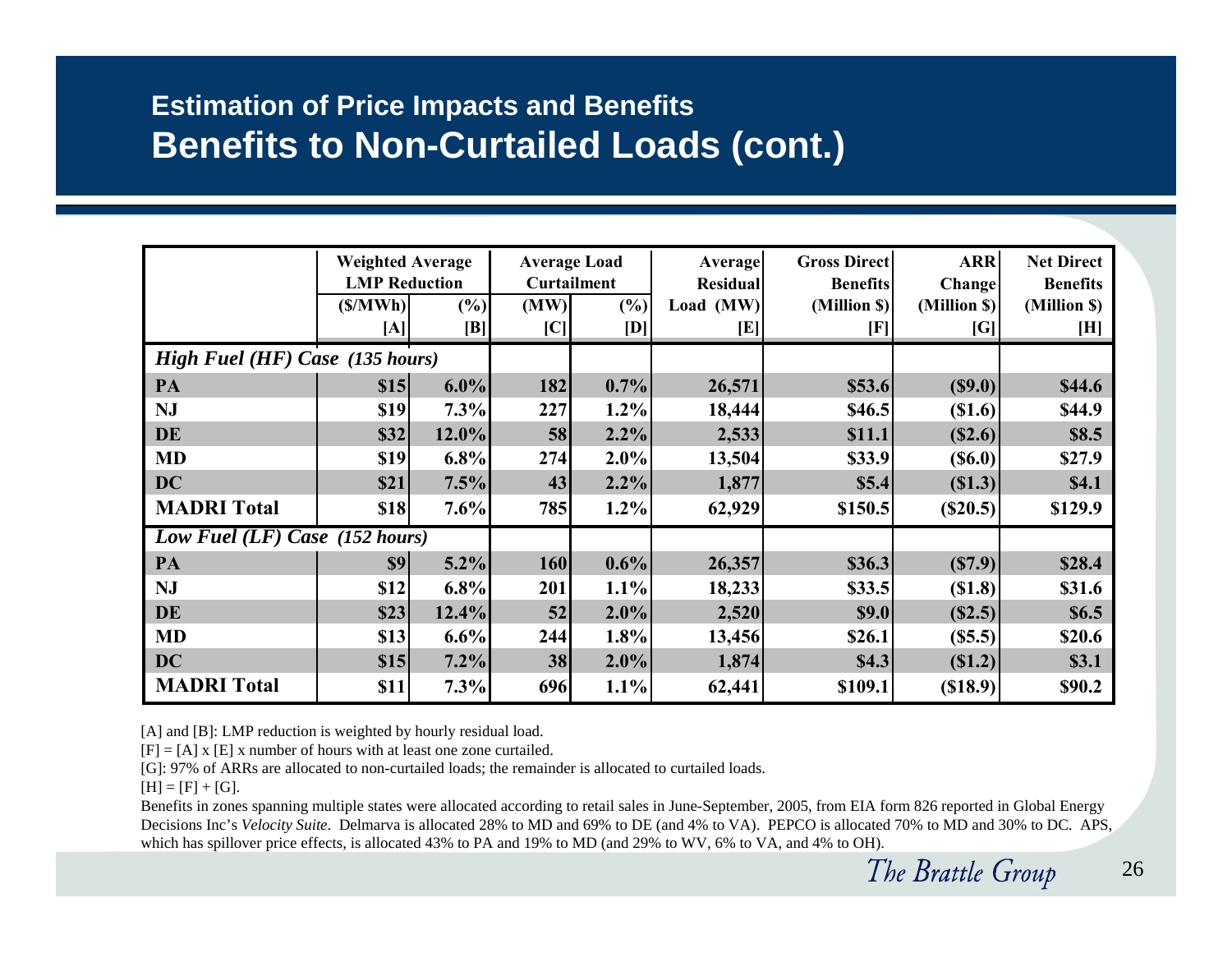#### **Estimation of Price Impacts and Benefits Benefits Are Smaller When Only One Zone Is Curtailed**

#### **Market Impacts if Curtailment Occurs in Only One Zone (Normalized Case)**

|              |                         | <b>Only One Zone Curtailed</b> |                            |                 |                |               |                |                |  |  |  |
|--------------|-------------------------|--------------------------------|----------------------------|-----------------|----------------|---------------|----------------|----------------|--|--|--|
|              | <b>Weighted Average</b> |                                | <b>Average</b>             | Average         | Gross          | <b>ARR</b>    | Netl           | <b>Net</b>     |  |  |  |
|              | <b>LMP</b> Reduction    |                                | <b>Curtailed</b>           | <b>Residual</b> | <b>Benefit</b> | <b>Change</b> | <b>Benefit</b> | <b>Benefit</b> |  |  |  |
|              | (S/MWh)                 | (%)                            | Load (MW)                  | Load $(MW)$     | (Million \$)   | (Million \$)  | (Million \$)   | (Million \$)   |  |  |  |
|              | [A]                     | [B]                            | $\left[ \mathrm{C}\right]$ | [D]             | [E]            | ΓF            | [G]            | [H]            |  |  |  |
| <b>BGE</b>   | <b>\$6</b>              | 2.8%                           | 204                        | 6,597           | \$4.2          | (S0.7)        | \$3.5          | \$12.1         |  |  |  |
| Delmarva     | \$23                    | $10.3\%$                       | <b>115</b>                 | 3,706           | \$8.6          | (S4.2)        | \$4.4          | \$10.6         |  |  |  |
| <b>PECO</b>  | \$9                     | 4.2%                           | 246                        | 7,939           | \$7.0          | (S1.9)        | \$5.1          | \$14.9         |  |  |  |
| <b>PEPCO</b> | \$14                    | $5.6\%$                        | <b>1931</b>                | 6,255           | \$8.5          | (S3.1)        | \$5.4          | \$11.6         |  |  |  |
| <b>PSEG</b>  | <b>\$8</b>              | 3.8%                           | 306                        | 9,902           | \$8.2          | (S1.1)        | \$7.0          | \$19.4         |  |  |  |

[A]: LMP reduction is weighted by hourly residual load.

 $[E] = [A] \times [D] \times 100$  (number of hours with at least one zone curtailed).

 $[G] = [E] + [F].$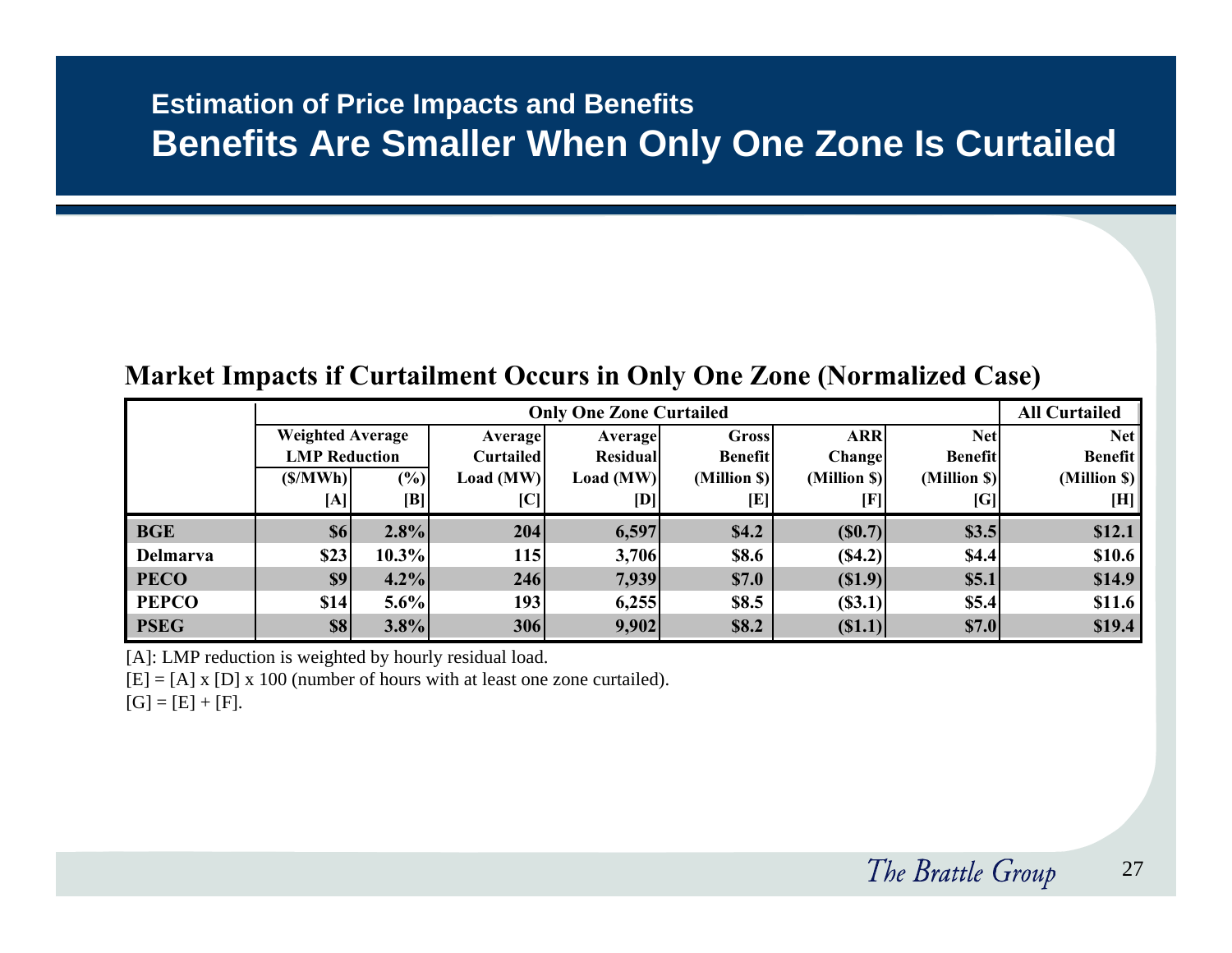

- **Executive Summary**
- **Methodology and Findings**
	- Benefits to Non-Curtailed Loads
	- Benefits to Curtailed Loads
- **Other Benefits**
- **Offsets Not Considered**
- **Suggested Future Research**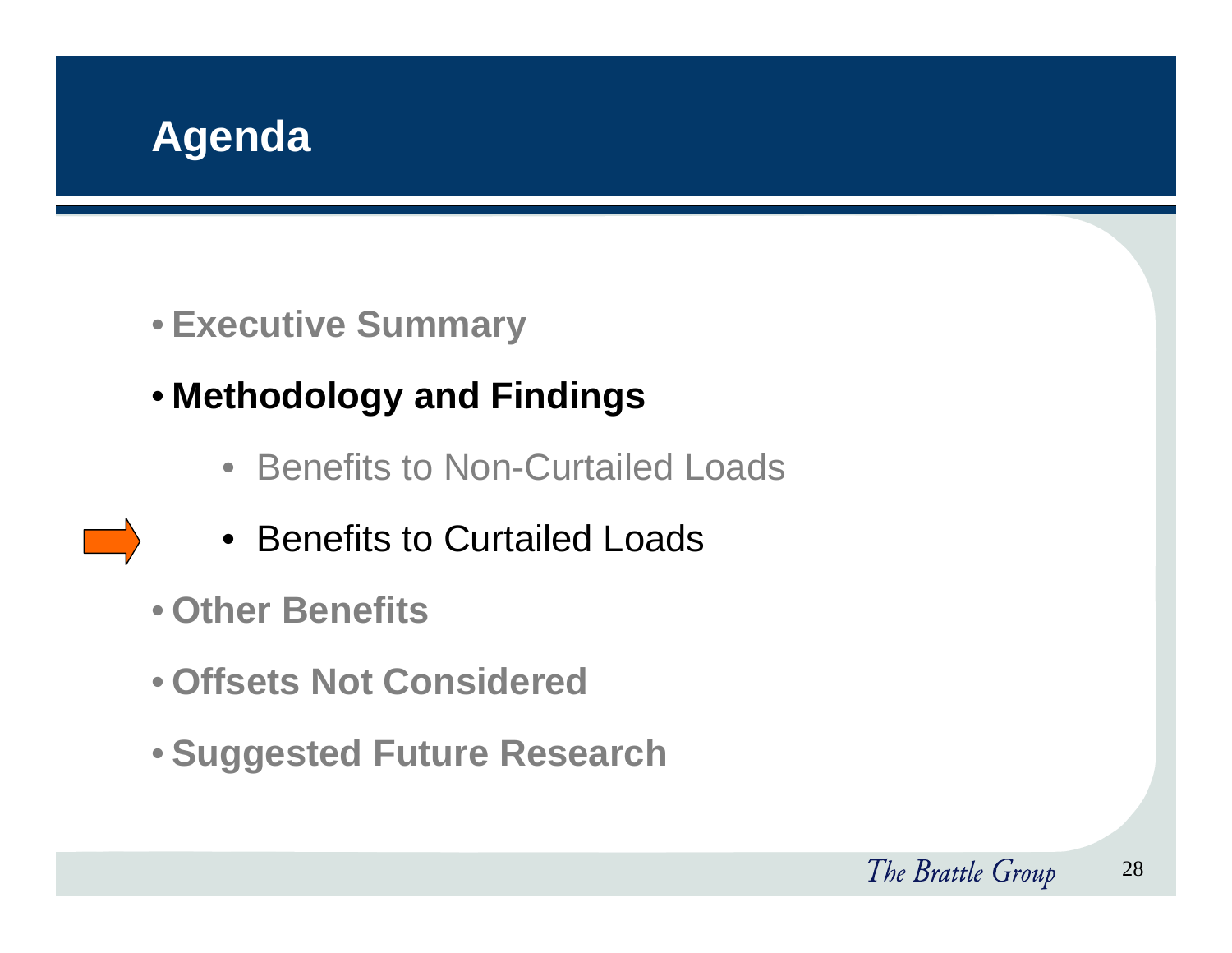### **Benefits to Curtailed LoadsConceptual Framework**

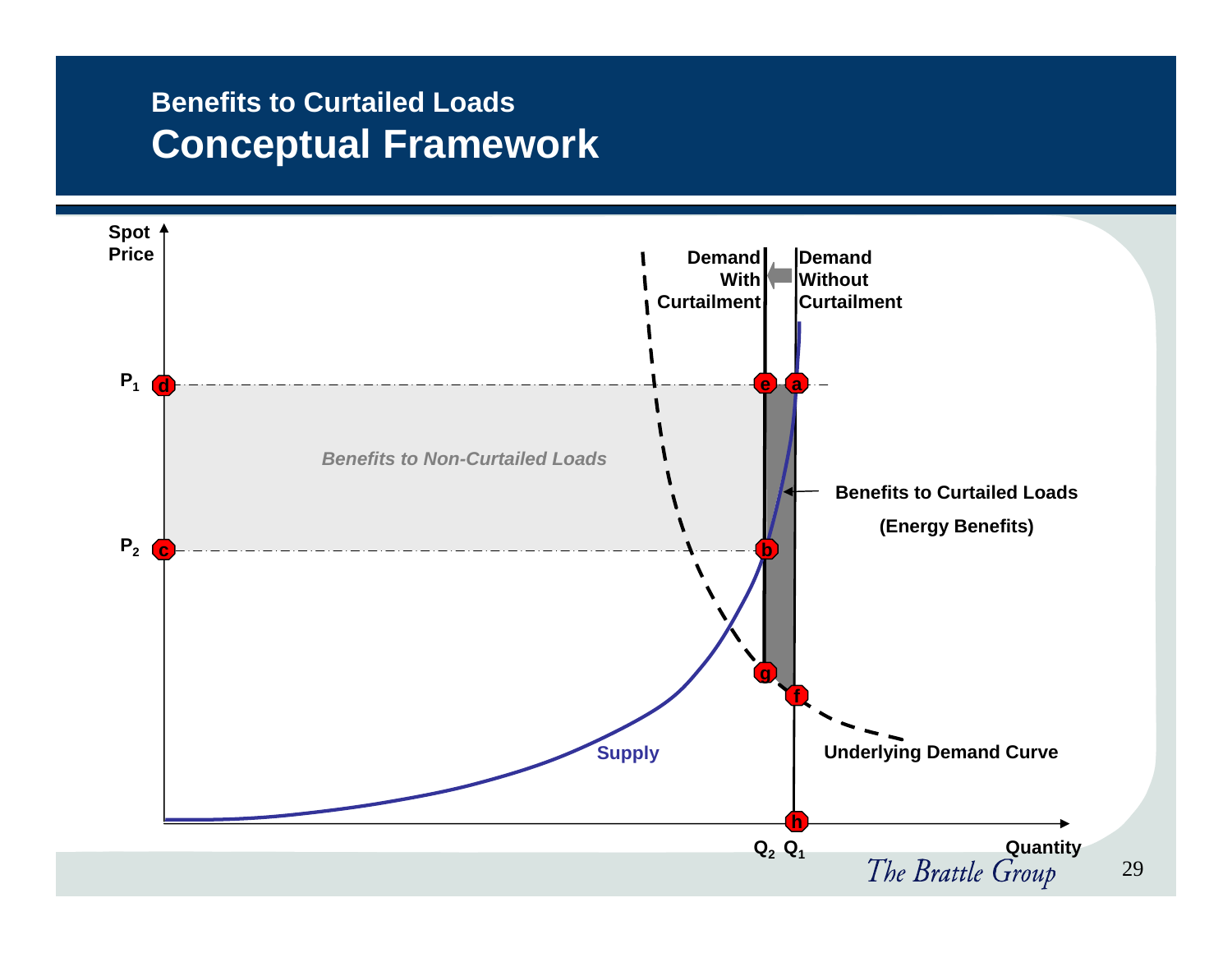### **Benefits to Curtailed Loads Energy Benefits to Curtailed Loads**

|                              | <b>Average</b> |              | <b>Benefits to Curtailed Loads (\$/MWh)</b> |              |              | <b>Benefits to Curtailed Loads (Million \$)</b> |              |  |  |
|------------------------------|----------------|--------------|---------------------------------------------|--------------|--------------|-------------------------------------------------|--------------|--|--|
|                              | Curtailed      | Lower        | <b>Intermediate</b>                         | <b>Upper</b> | Lower        | <b>Intermediate</b>                             | <b>Upper</b> |  |  |
|                              | Load (MW)      | <b>Bound</b> | <b>Estimate</b>                             | <b>Bound</b> | <b>Bound</b> | <b>Estimate</b>                                 | <b>Bound</b> |  |  |
|                              | [A]            | [B]          | [C]                                         | [D]          | [E]          | [F]                                             | [G]          |  |  |
| <b>Actual Peak (AP) Case</b> |                |              |                                             |              |              |                                                 |              |  |  |
| PA                           | 236            | \$15         | \$114                                       | \$178        | \$0.4        | \$2.7                                           | \$4.2        |  |  |
| <b>NJ</b>                    | 289            | \$15         | \$73                                        | \$183        | \$0.4        | \$2.1                                           | \$5.3\$      |  |  |
| DE                           | 78             | \$19         | \$127                                       | \$190        | \$0.2        | \$1.0                                           | \$1.5        |  |  |
| <b>MD</b>                    | 355            | \$13         | \$111                                       | \$189        | \$0.5        | \$3.9                                           | \$6.7        |  |  |
| DC                           | 56             | \$12         | \$111                                       | \$194        | \$0.1        | \$0.6                                           | \$1.1        |  |  |
| <b>MADRI</b> Total           | 1,014          | \$15         | \$102                                       | \$185        | \$1.5        | \$10.4                                          | \$18.8       |  |  |
| <b>Normalized (N) Case</b>   |                |              |                                             |              |              |                                                 |              |  |  |
| PA                           | 246            | \$18         | \$149                                       | \$213        | \$0.4        | \$3.7                                           | \$5.2\$      |  |  |
| <b>NJ</b>                    | 306            | \$18         | \$100                                       | \$211        | \$0.5        | \$3.1                                           | \$6.5        |  |  |
| DE                           | 79             | \$26         | \$155                                       | \$218        | \$0.2        | \$1.2                                           | \$1.7        |  |  |
| <b>MD</b>                    | 371            | \$18         | \$137                                       | \$216        | <b>\$0.7</b> | \$5.1                                           | \$8.0        |  |  |
| DC                           | 58             | \$18         | \$140                                       | \$223        | \$0.1        | \$0.8                                           | \$1.3        |  |  |
| <b>MADRI</b> Total           | 1,060          | \$18         | \$131                                       | \$214        | \$2.0        | \$13.8                                          | \$22.7       |  |  |

[E], [F], [G]: Benefits are net of changes in ARR value.

 $[B] = [E] / ([A] \times 100$  Hours). Similar formula applies for  $[C]$  and  $[D]$ .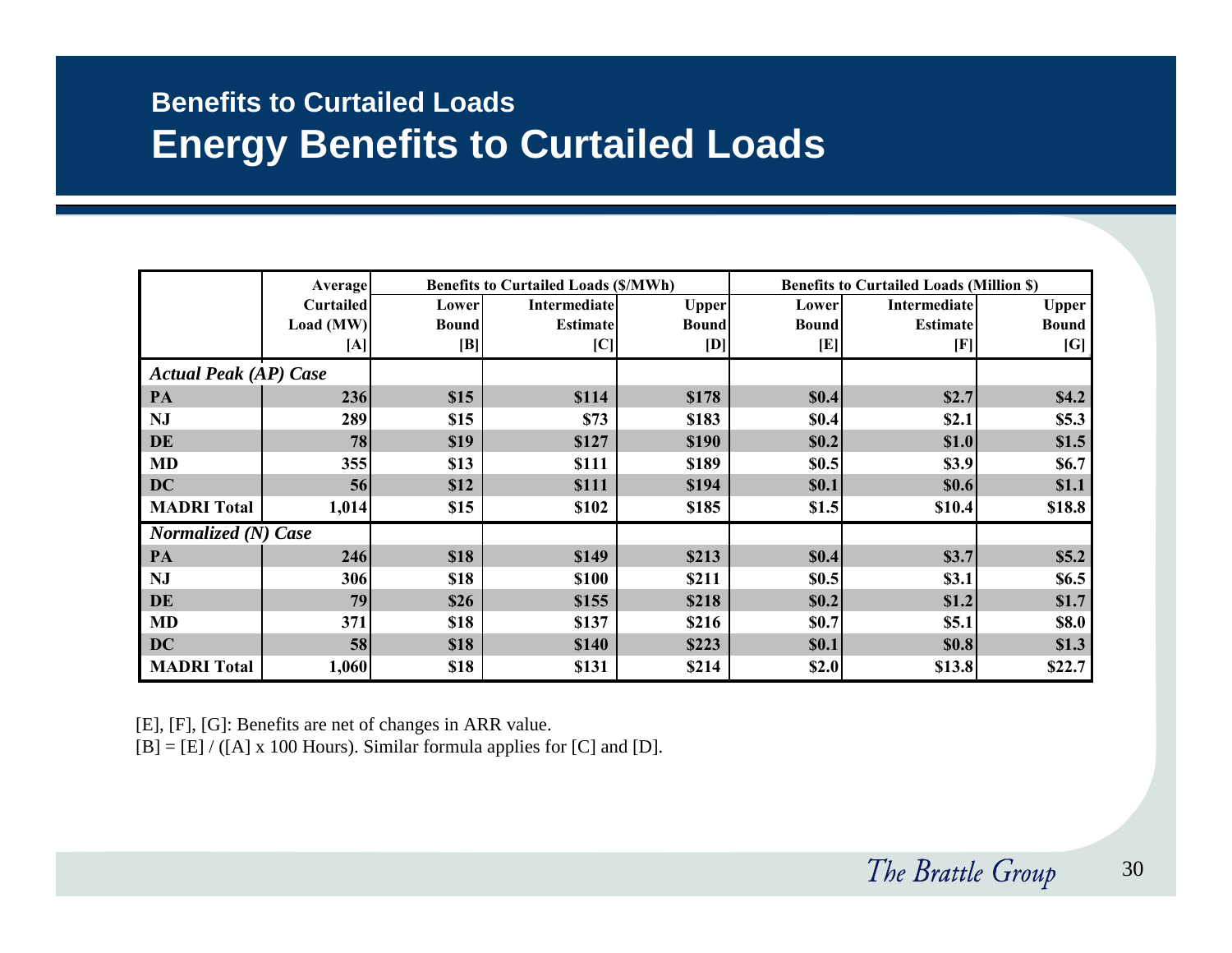### **Benefits to Curtailed Loads Energy Benefits to Curtailed Loads (cont.)**

|                            | Average          |              | <b>Benefits to Curtailed Loads (\$/MWh)</b> |              | <b>Benefits to Curtailed Loads (Million \$)</b> |                 |              |  |
|----------------------------|------------------|--------------|---------------------------------------------|--------------|-------------------------------------------------|-----------------|--------------|--|
|                            | <b>Curtailed</b> | Lower        | <b>Intermediate</b>                         | <b>Upper</b> | Lower                                           | Intermediate    | <b>Upper</b> |  |
|                            | Load (MW)        | <b>Bound</b> | <b>Estimate</b>                             | <b>Bound</b> | <b>Bound</b>                                    | <b>Estimate</b> | <b>Bound</b> |  |
|                            | [A]              | [B]          | [C]                                         | [D]          | [E]                                             | $[\mathrm{F}]$  | [G]          |  |
| <b>High Peak (HP) Case</b> |                  |              |                                             |              |                                                 |                 |              |  |
| PA                         | 259              | \$34         | \$259                                       | \$323        | \$0.9                                           | \$6.7           | \$8.4        |  |
| NJ                         | 324              | \$31         | \$198                                       | \$310        | \$1.0                                           | \$6.4           | \$10.1       |  |
| DE                         | 83               | \$42         | \$280                                       | \$343        | \$0.3                                           | \$2.3           | \$2.8        |  |
| MD                         | 392              | \$28         | \$235                                       | \$314        | \$1.1                                           | \$9.2           | \$12.3       |  |
| <b>DC</b>                  | 62               | \$25         | \$243                                       | \$326        | \$0.2                                           | \$1.5           | \$2.0        |  |
| <b>MADRI</b> Total         | 1,120            | \$31         | \$234                                       | \$318        | \$3.5                                           | \$26.2          | \$35.6       |  |
| Low Peak (LP) Case         |                  |              |                                             |              |                                                 |                 |              |  |
| PA                         | 230              | \$10         | \$105                                       | \$169        | \$0.2                                           | \$2.4           | \$3.9        |  |
| <b>NJ</b>                  | 290              | \$11         | \$58                                        | \$168        | \$0.3                                           | \$1.7           | \$4.9        |  |
| DE                         | 74               | \$12         | \$103                                       | \$166        | \$0.1                                           | \$0.8           | \$1.2        |  |
| <b>MD</b>                  | 350              | \$9          | \$90                                        | \$169        | \$0.3                                           | \$3.2           | \$5.9        |  |
| <b>DC</b>                  | 55               | \$8          | <b>\$87</b>                                 | \$170        | \$0.0                                           | \$0.5           | \$0.9        |  |
| <b>MADRI</b> Total         | 999              | \$10         | \$85                                        | \$169        | \$1.0                                           | \$8.5           | \$16.8       |  |

[E], [F], [G]: Benefits are net of changes in ARR value.

 $[B] = [E] / ([A] \times 100$  Hours). Similar formula applies for  $[C]$  and  $[D]$ .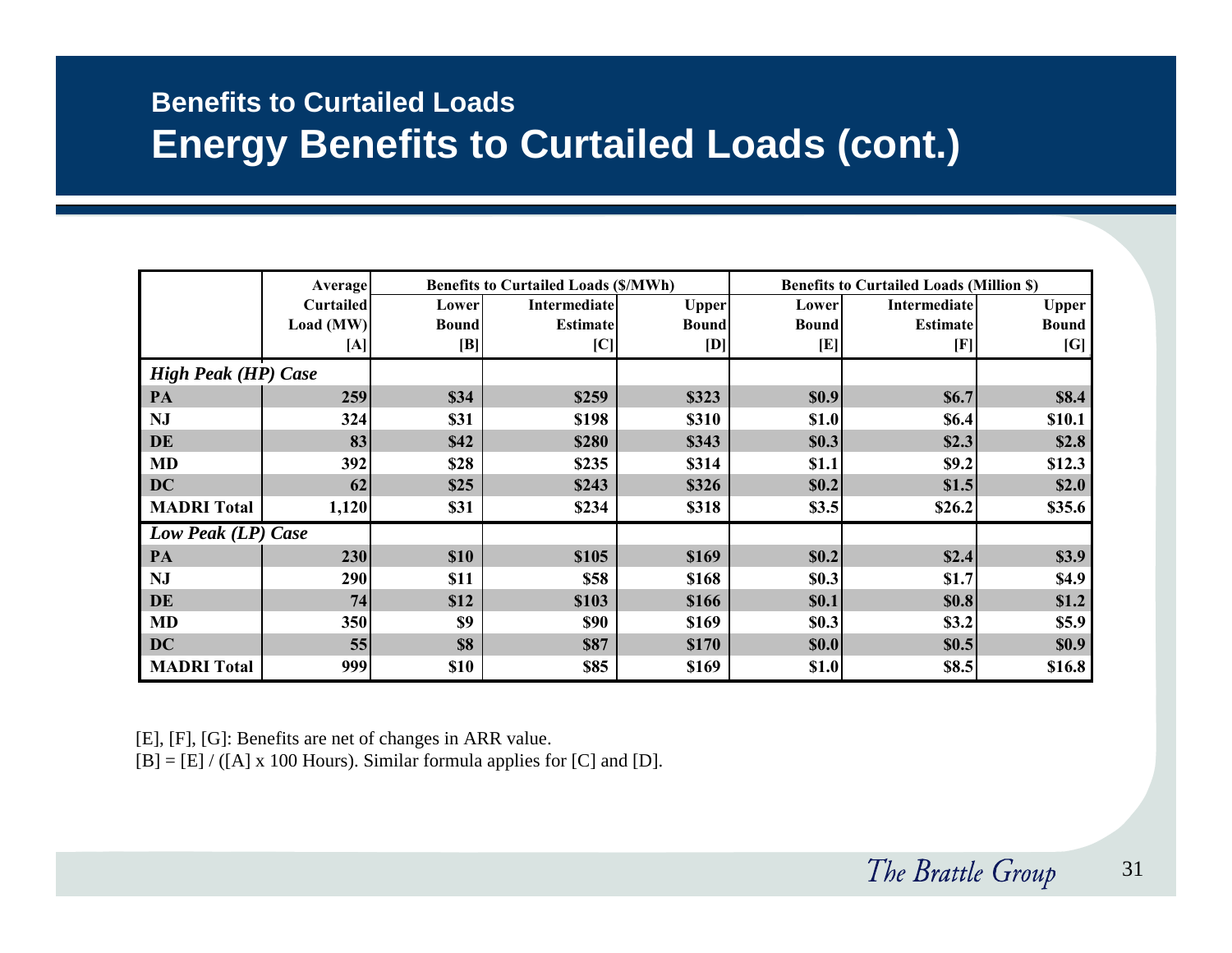### **Benefits to Curtailed Loads Energy Benefits to Curtailed Loads (cont.)**

|                            | <b>Average</b>   |              | <b>Benefits to Curtailed Loads (\$/MWh)</b> |              |              | <b>Benefits to Curtailed Loads (Million \$)</b> |              |  |  |
|----------------------------|------------------|--------------|---------------------------------------------|--------------|--------------|-------------------------------------------------|--------------|--|--|
|                            | <b>Curtailed</b> | Lower        | <b>Intermediate</b>                         | <b>Upper</b> | Lower        | Intermediate                                    | <b>Upper</b> |  |  |
|                            | Load (MW)        | <b>Bound</b> | <b>Estimate</b>                             | <b>Bound</b> | <b>Bound</b> | <b>Estimate</b>                                 | <b>Bound</b> |  |  |
|                            | [A]              | [B]          | [C]                                         | [D]          | [E]          | [F]                                             | [G]          |  |  |
| <b>High Fuel (HF) Case</b> |                  |              |                                             |              |              |                                                 |              |  |  |
| PA                         | 246              | \$23         | \$191                                       | \$255        | \$0.6        | \$4.7                                           | \$6.3\$      |  |  |
| <b>NJ</b>                  | 306              | \$24         | \$142                                       | \$253        | \$0.7        | \$4.4                                           | \$7.7        |  |  |
| DE                         | 78               | \$31         | \$198                                       | \$261        | \$0.2        | \$1.6                                           | \$2.0        |  |  |
| <b>MD</b>                  | 370              | \$22         | \$178                                       | \$257        | \$0.8        | \$6.6                                           | \$9.5        |  |  |
| DC                         | 58               | \$21         | \$178                                       | \$262        | \$0.1        | \$1.0                                           | \$1.5        |  |  |
| <b>MADRI Total</b>         | 1,059            | \$23         | \$172                                       | \$256        | \$2.5        | \$18.2                                          | \$27.1       |  |  |
| <b>Low Fuel (LF) Case</b>  |                  |              |                                             |              |              |                                                 |              |  |  |
| PA                         | 244              | \$16         | \$113                                       | \$177        | \$0.4        | \$2.8                                           | \$4.3        |  |  |
| <b>NJ</b>                  | 306              | \$16         | \$66                                        | \$175        | \$0.5        | \$2.0                                           | \$5.4        |  |  |
| DE                         | 78               | \$23         | \$120                                       | \$183        | \$0.2        | \$0.9                                           | \$1.4        |  |  |
| <b>MD</b>                  | 371              | \$16         | \$100                                       | \$178        | \$0.6        | \$3.7                                           | <b>\$6.6</b> |  |  |
| DC                         | 58               | \$16         | \$103                                       | \$186        | \$0.1        | \$0.6                                           | \$1.1        |  |  |
| <b>MADRI</b> Total         | 1,058            | \$16         | \$95                                        | \$178        | \$1.7        | \$10.0                                          | \$18.8       |  |  |

[E], [F], [G]: Benefits are net of changes in ARR value.

 $[B] = [E] / ([A] \times 100$  Hours). Similar formula applies for [C] and [D].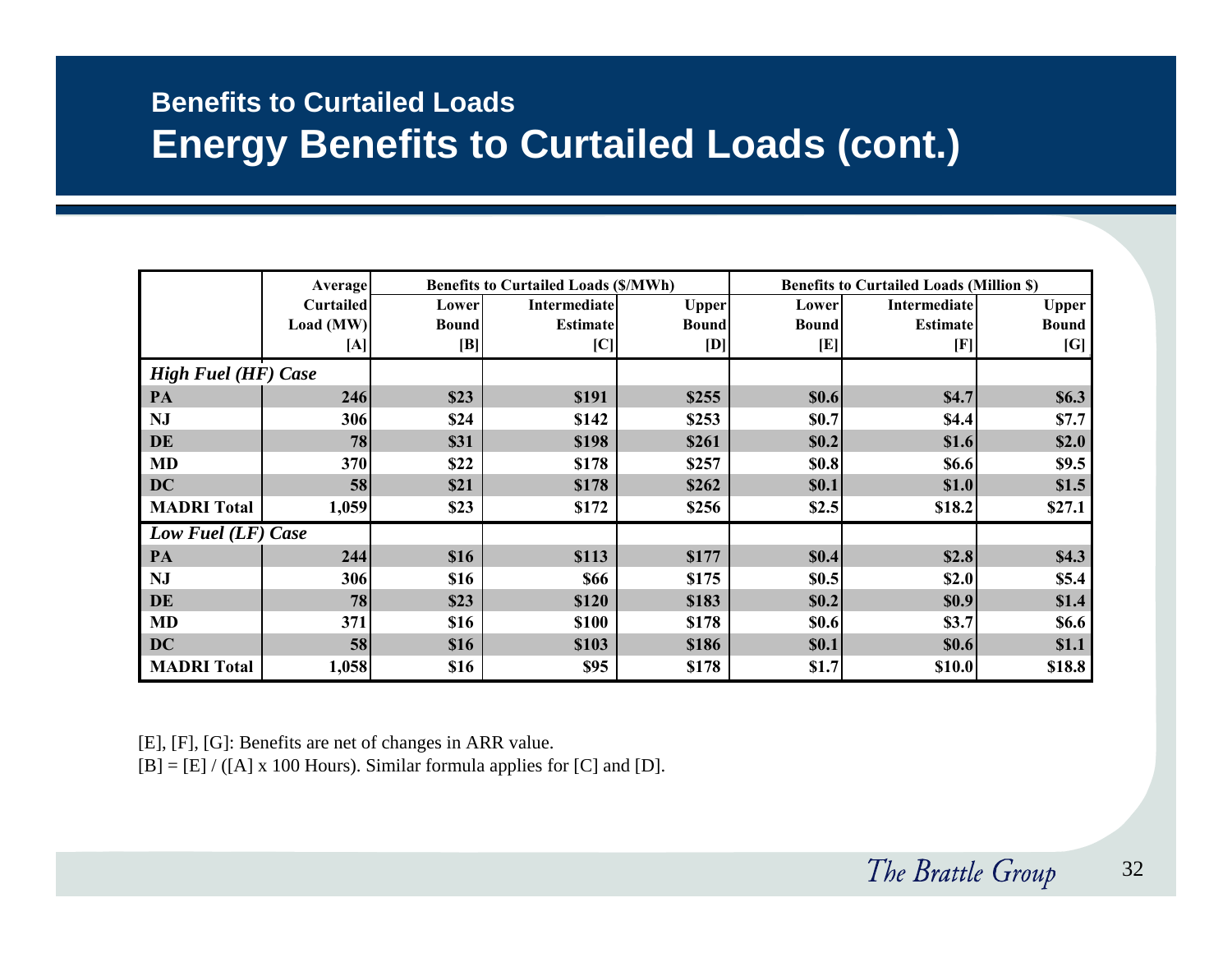## **Capacity Benefits to Curtailed Loads**

- 
- **Capacity Benefits** = Reduction in Normalized Peak Load (MW) x 1.15 Reserve Margin x Long-Run Marginal Cost of Capacity (\$/kW-Yr)
	- $= 1100$  MW x 1.15 x \$58/kW-Yr
	- <sup>=</sup>**\$73 Million**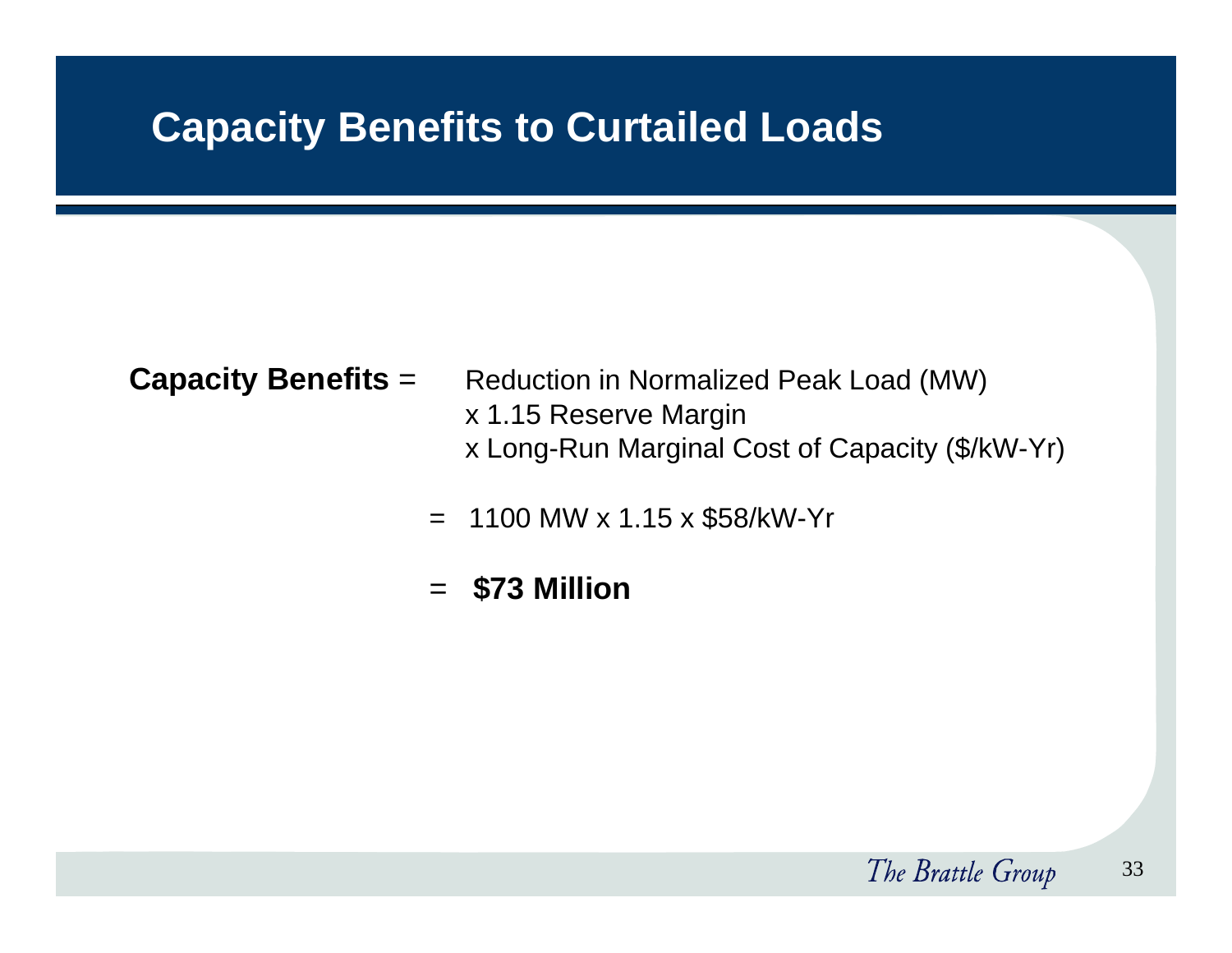## **Agenda**

- **Executive Summary**
- **Methodology and Findings**
- • **Other Benefits**
	- $\bullet$ Enhanced Market Competition
	- $\bullet$ Reduced Price Volatility
	- $\bullet$ Insurance Against Extreme Events
	- $\bullet$ Real-Time vs. Day-Ahead Curtailments
	- $\bullet$ Capacity Market Impacts
	- •Avoided/Deferred T&D Costs
- **Offsets Not Considered**
- $\bullet$ **Suggested Future Research**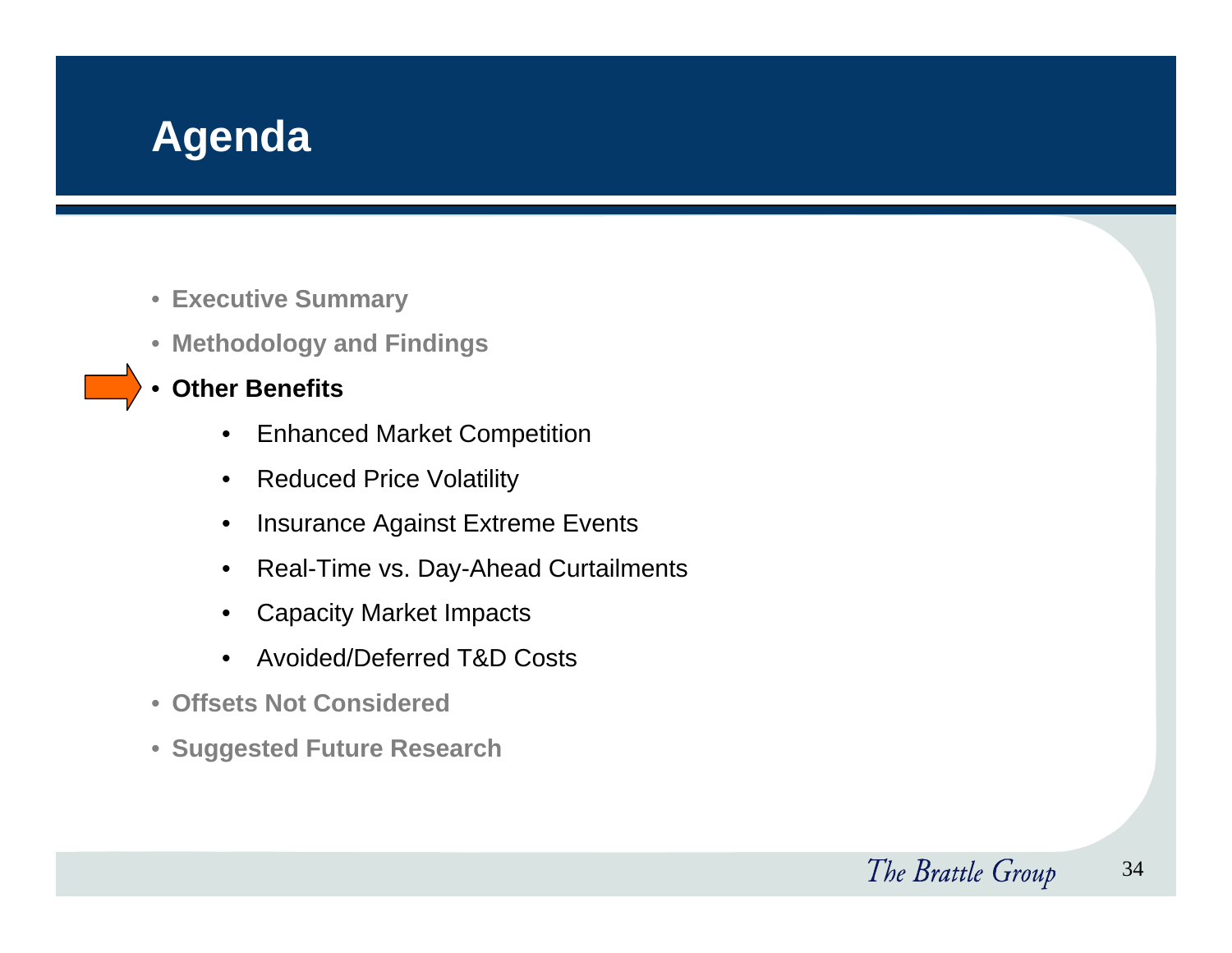**Expanding demand response programs, including curtailment programs, would increase the elasticity of demand and thereby increase the competitiveness of the market.** 

**Simple game-theoretical models suggest that doubling the elasticity of demand would enhance competitiveness as much as reducing market concentration by 50%.** 

**Enhanced competitiveness could result in lower energy prices and lower capacity prices both in the short term and the long term.**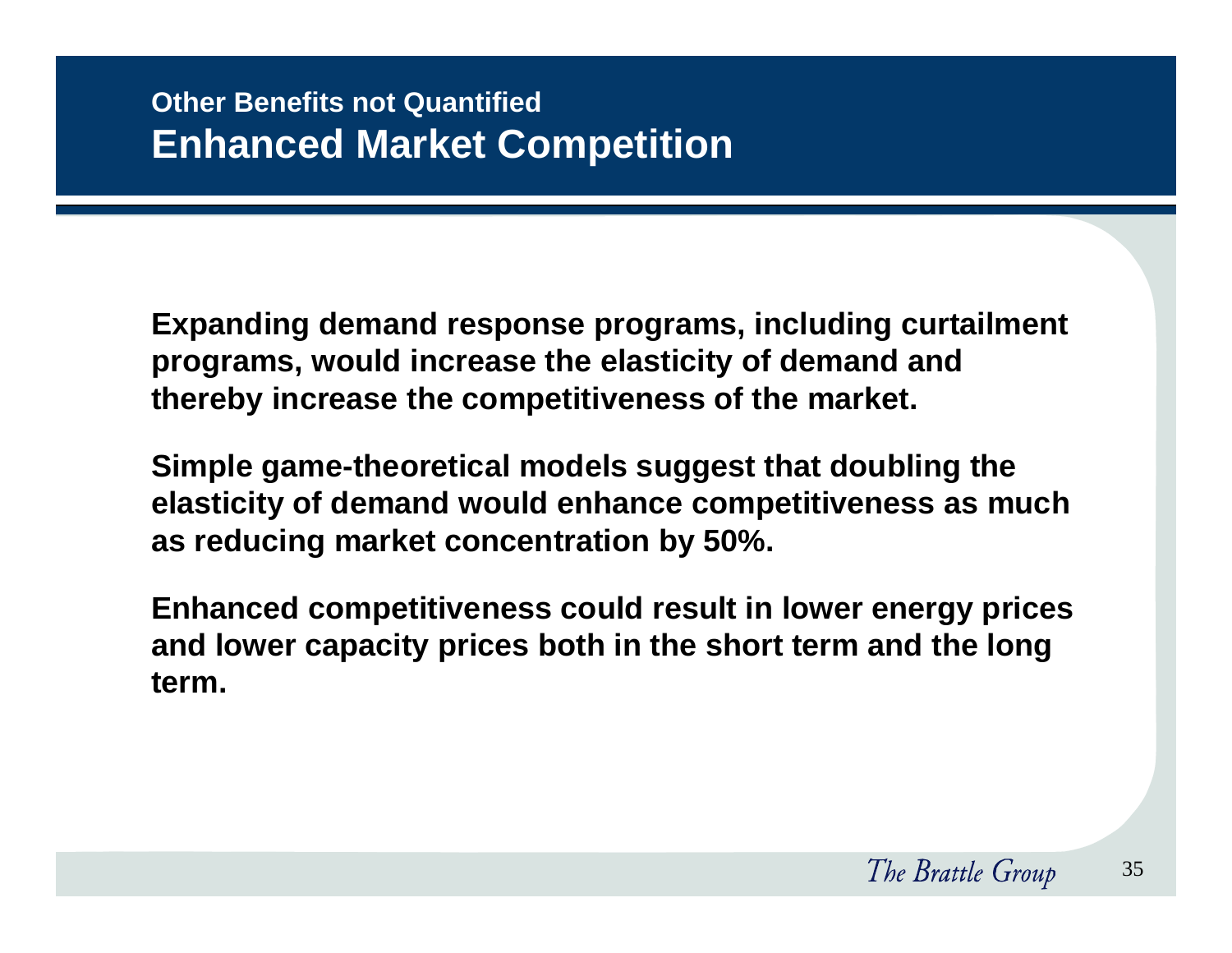## **Most end-use customers are risk-averse.**

# **There is value to reducing the price variance, not just reducing expected prices, faced by customers.**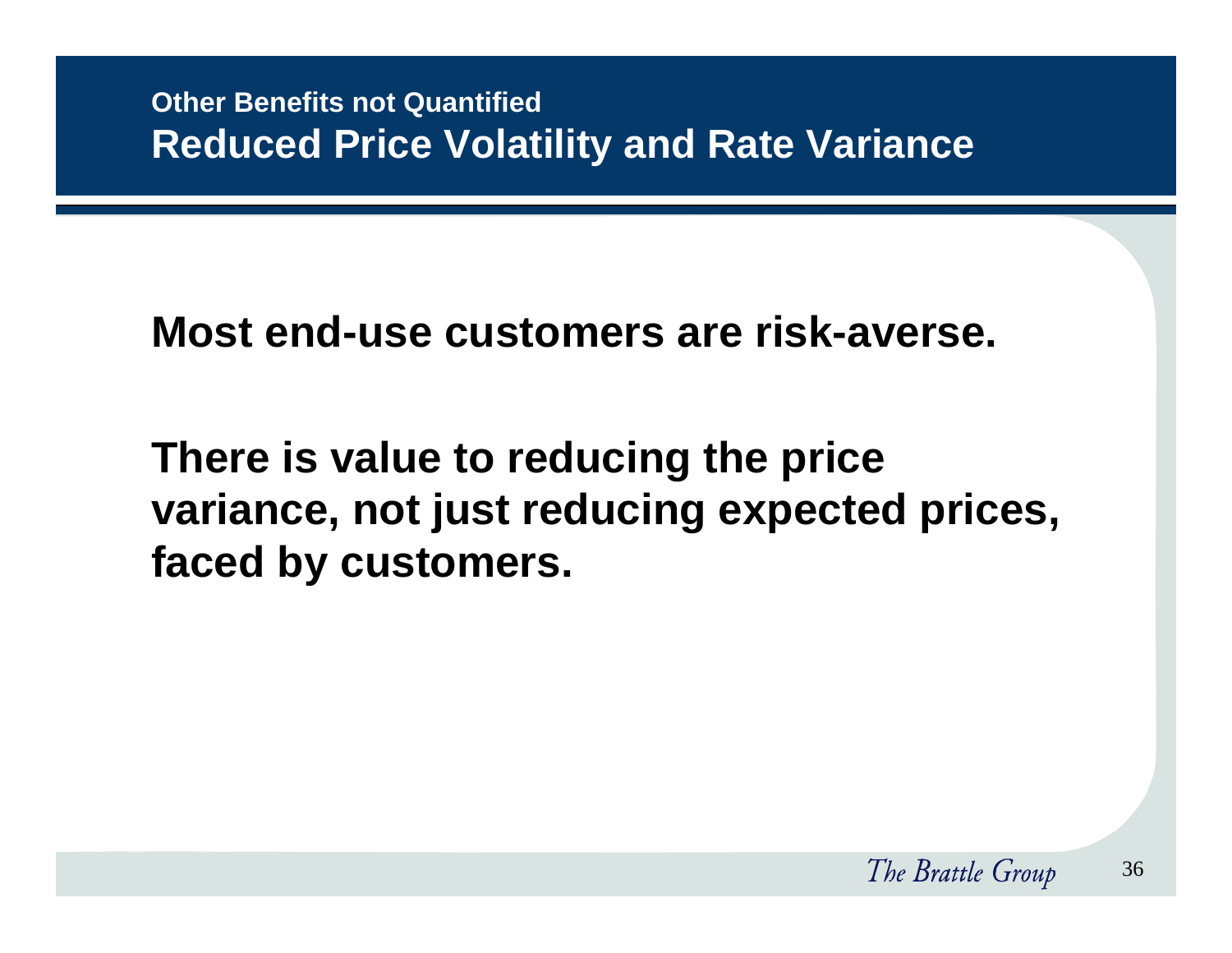**There are many possible events that could add disproportionately to the overall probability-weighted value of curtailment.** 

**Such events include the coincident outages of major generators and transmission lines or extreme heat wave occurring in shoulder months when many generators are on maintenance.** 

**The value of demand curtailment could be quantified more completely by simulating such extreme, low-probability events.**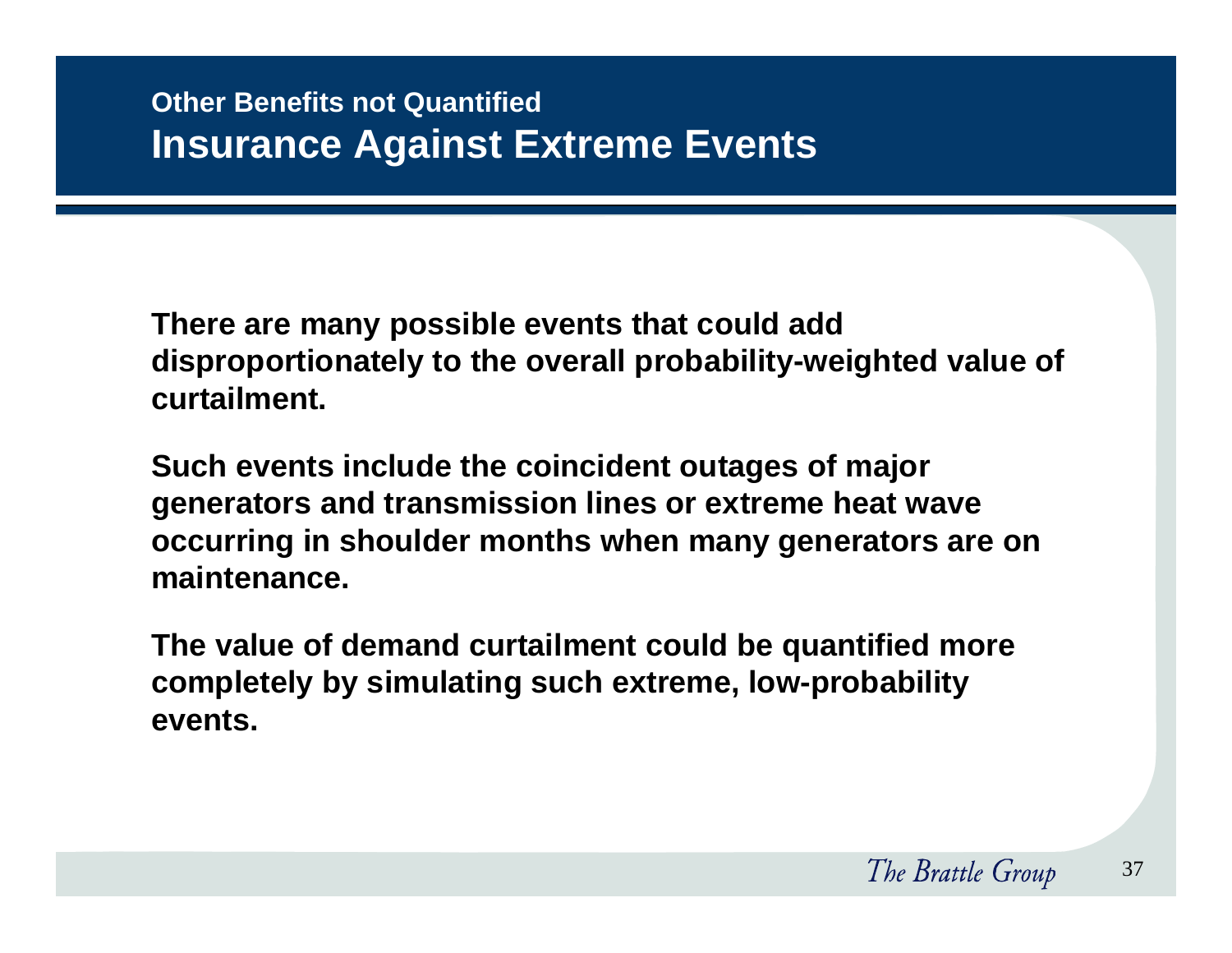**Demand response could reduce capacity prices by reducing peak loads and therefore reducing the demand for capacity.**

**With reduced demand, the capacity market could clear at a lower price, more so in the short-run than the long-run.**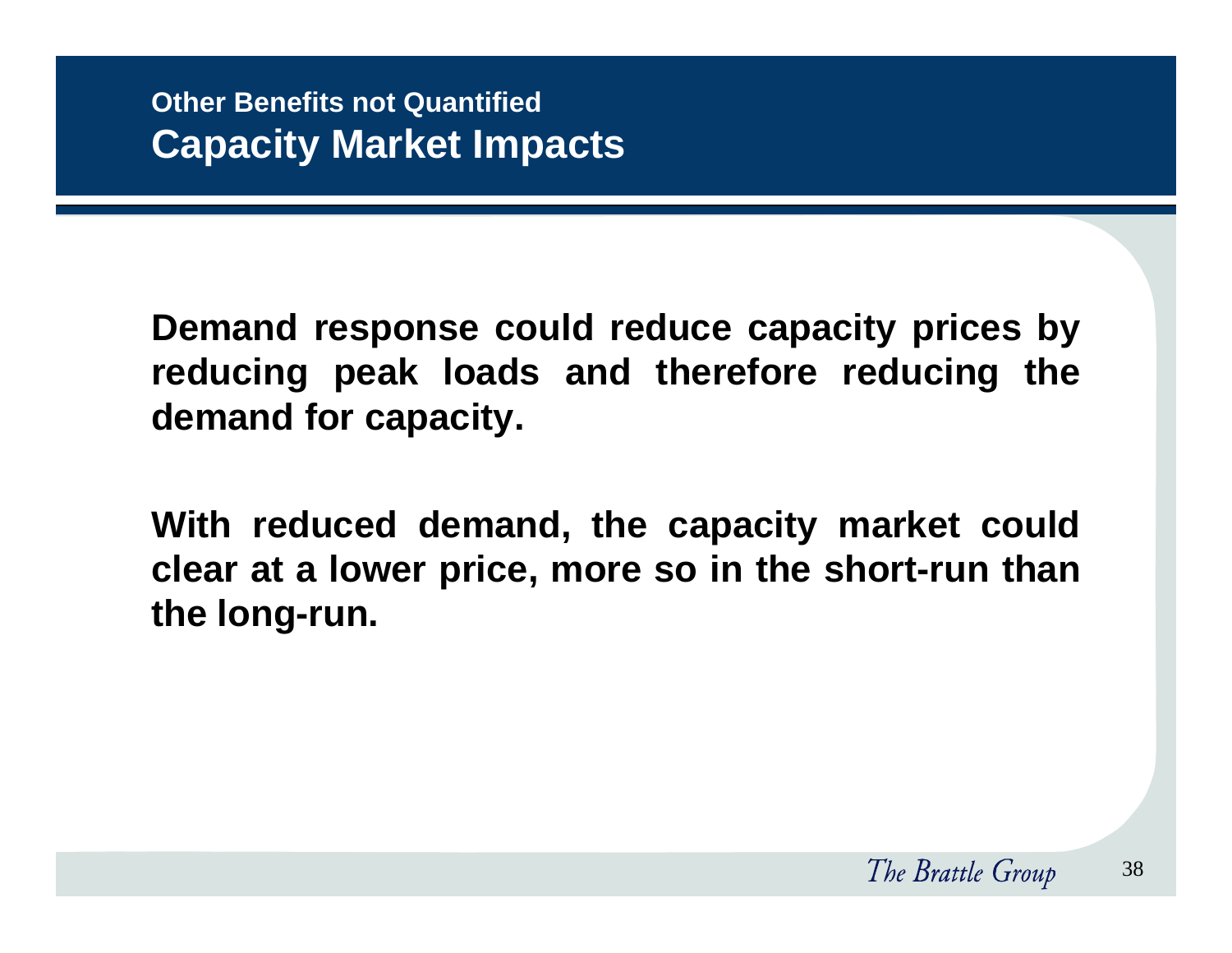## **DR is likely to be more valuable in RT vs. DA.**

**In the long-term, RT and DA prices should converge, perhaps subject to a risk premium.**

**But RT markets tend to be more volatile and have higher price spikes than DA.**

**Hence, load curtailment can have the greatest price impact if "dispatchable" in real-time, mitigating unexpectedly tight market conditions.** 

**As modeled, benefits may underestimate the benefit of DR.**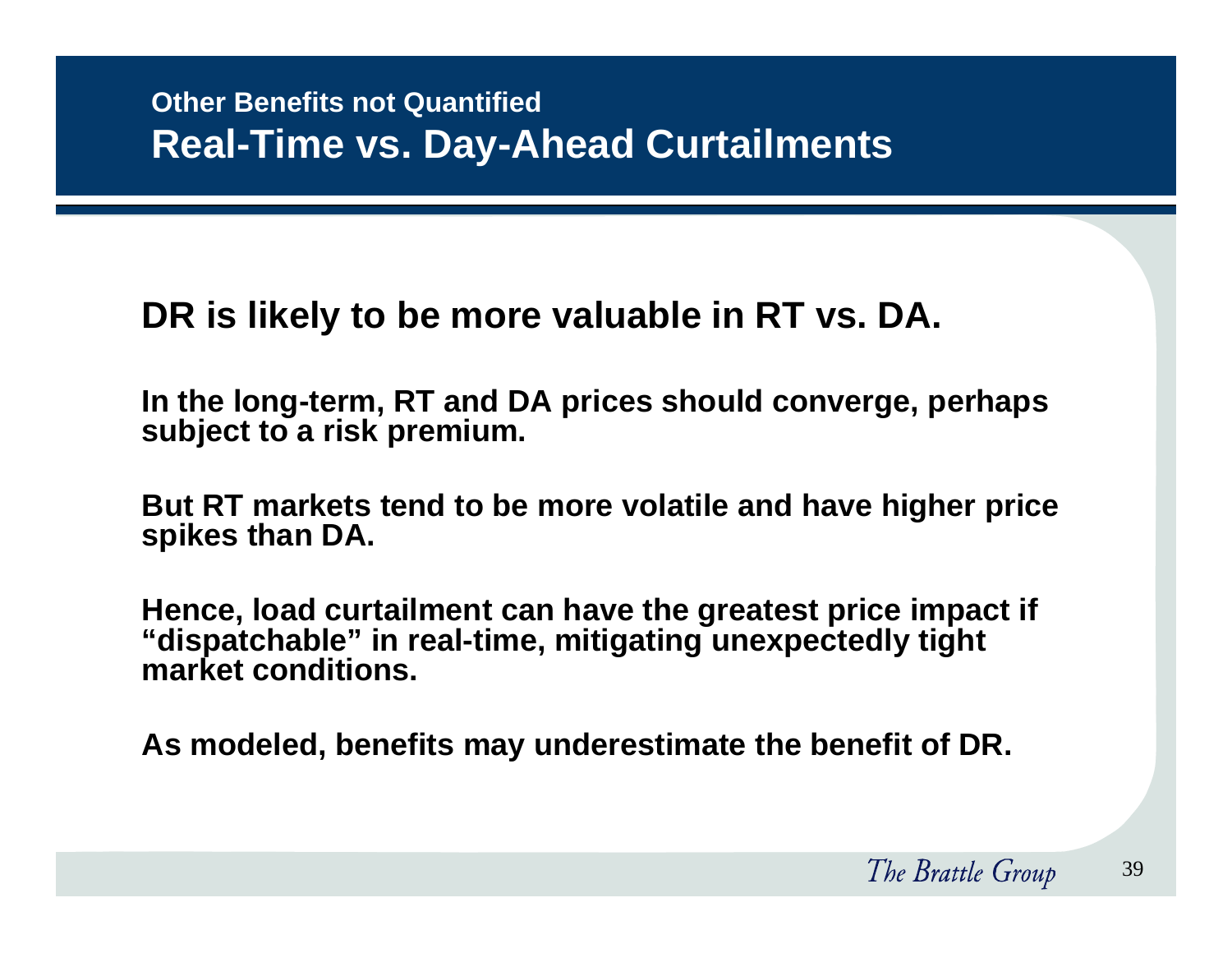**DR may help to avoid or defer transmission and distribution (T&D).**

**These benefits, if they do occur, are likely to be larger for distribution than transmission.**

**The magnitude of these benefits depend on the location of the DR.**

**Distribution benefits may or may not occur in areas with high DA or RT energy prices.**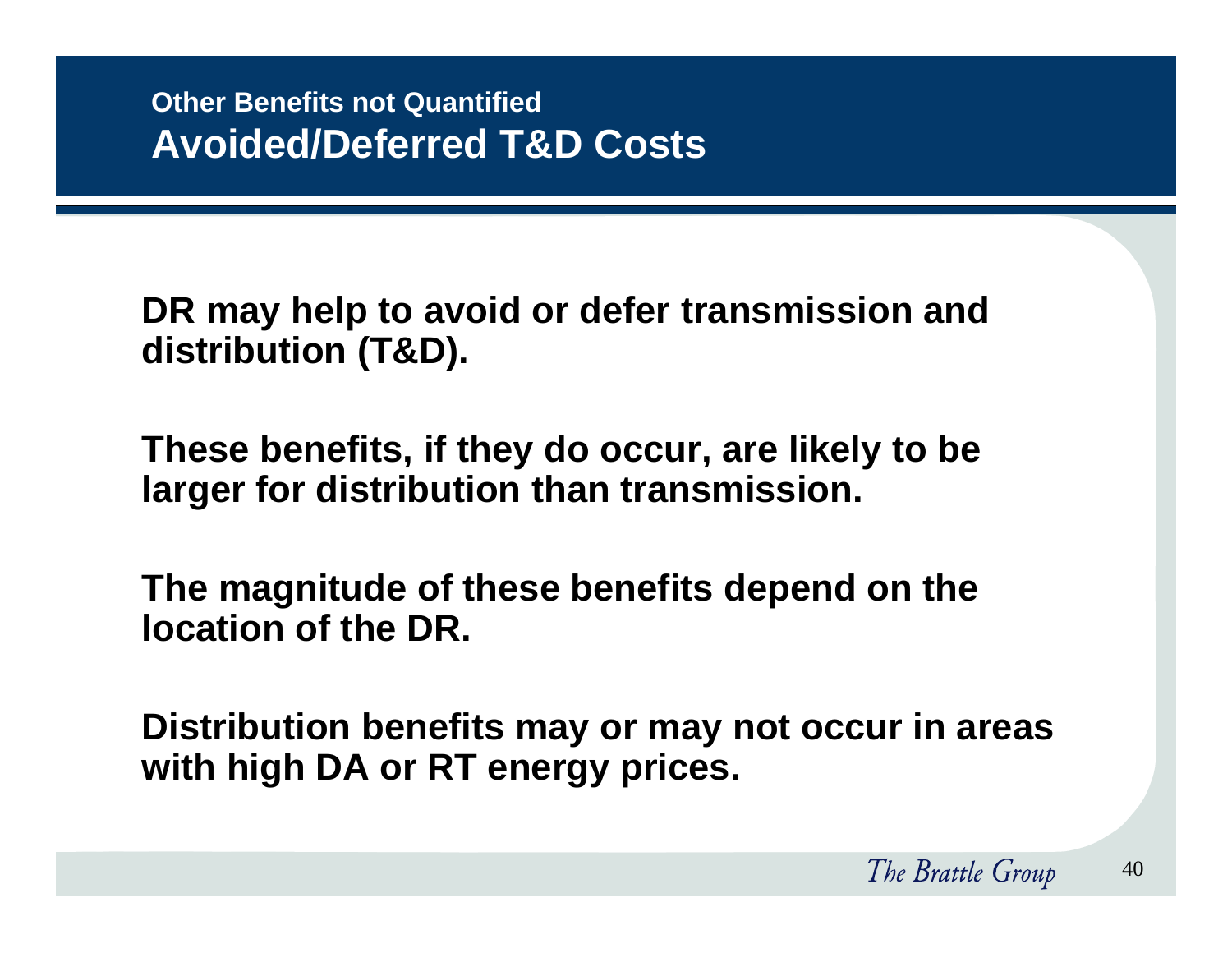

- **Executive Summary**
- **Methodology and Findings**
- **Other Benefits**
- **Offsets Not Considered**
	- Load Shifting and Demand Elasticity
	- Long-Term Equilibrium: Accelerated Retirements, Delayed Construction, Capacity Price Increases
	- Costs of DR Programs
- **Suggested Future Research**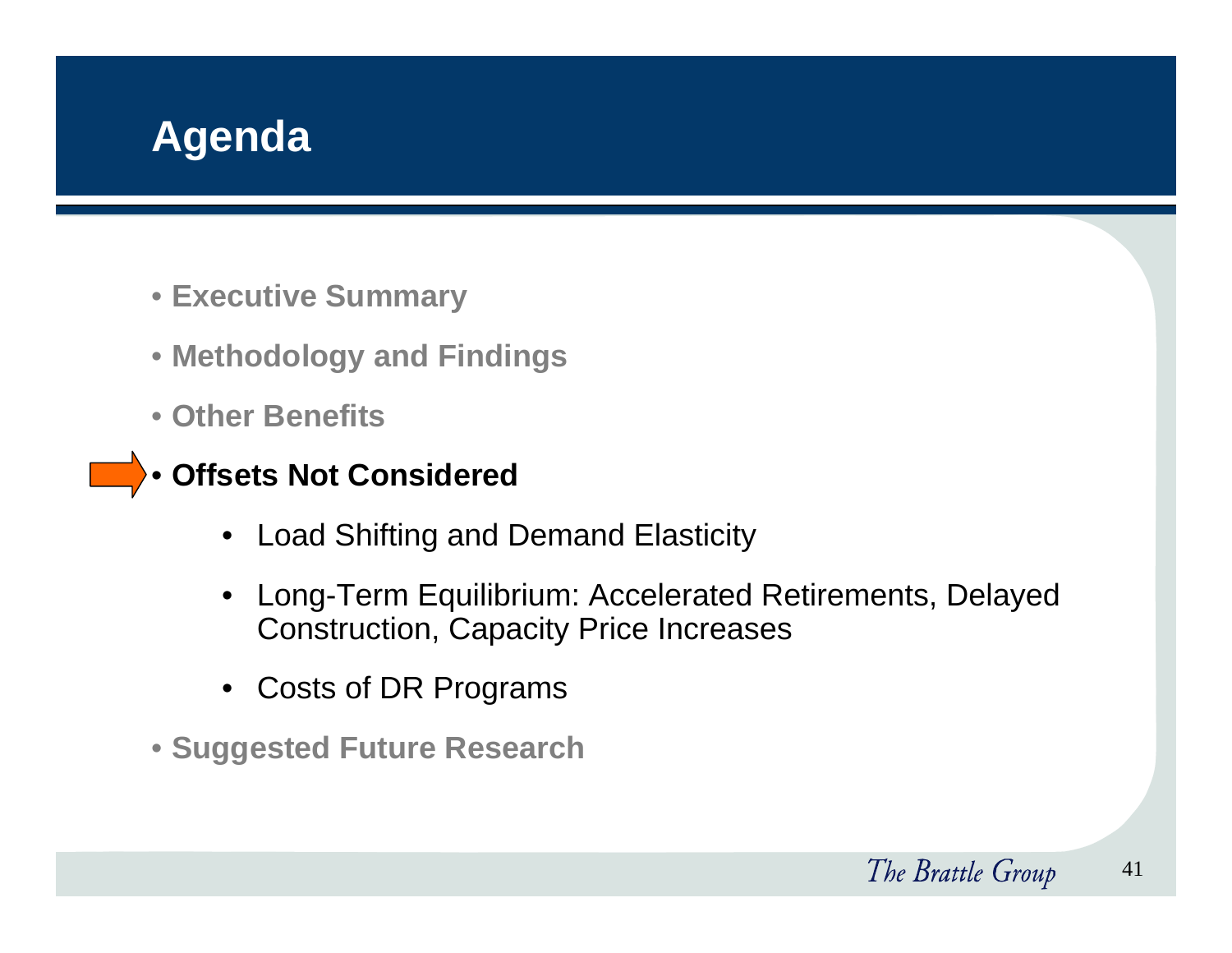**Shifting of curtailed load to other hours mitigates some of the calculated benefits of DR.** 

**Some DR will not result in load shifting.** 

**Some DR will result in load shifting, e.g., reduction in air conditioning.**

**Some of this load shifting may occur to hours in the 5-hour curtailment block; other load shifting may be outside the curtailment block.**

**Load shifting effects may likely be small compared to the as modeled reduction benefits, although the amount depends on the details of the DR measure.**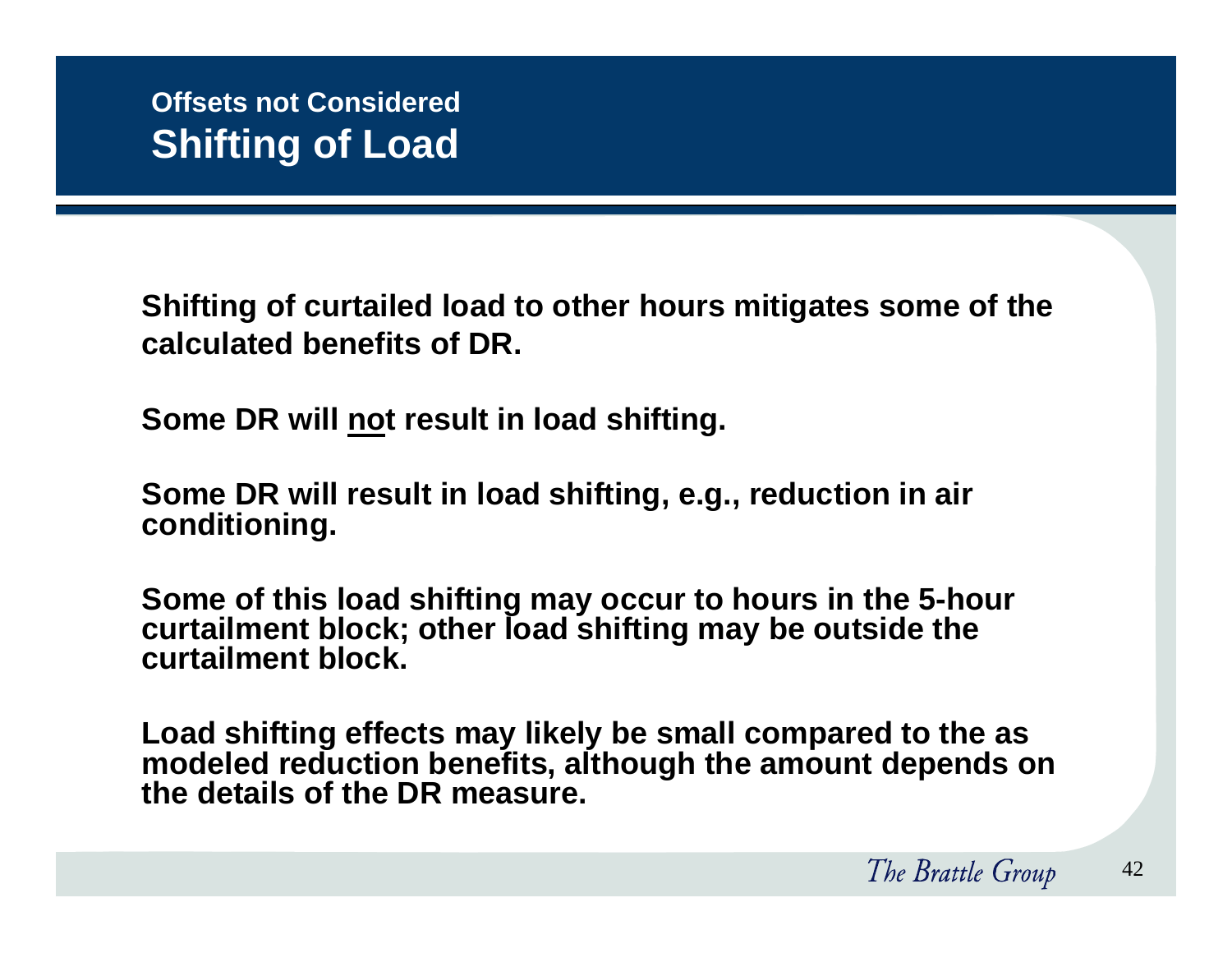**The 3% curtailment is a net number, not a gross number.**

**More than 3% of new DR is needed to obtain a net reduction of 3% because price reductions resulting from demand curtailment could dampen the extent to which other customers on real-time prices respond to high market prices.** 

**Since these dynamic interactions of prices and loads are not considered in our simulation analyses, prices could consequently increase slightly relative to our estimates until a new equilibrium of demand and supply is reached in response to these price changes.**

- • Assuming a short-term demand price elasticity of -0.1, a 10% reduction in price will reduce the responsiveness of loads on real-time prices, increasing their loads by 1% and mitigating some (but not all) of the price reduction due to new DR.
- • In the long-term, demand is more price responsive, resulting in less of a sustained price reduction than in the short-term.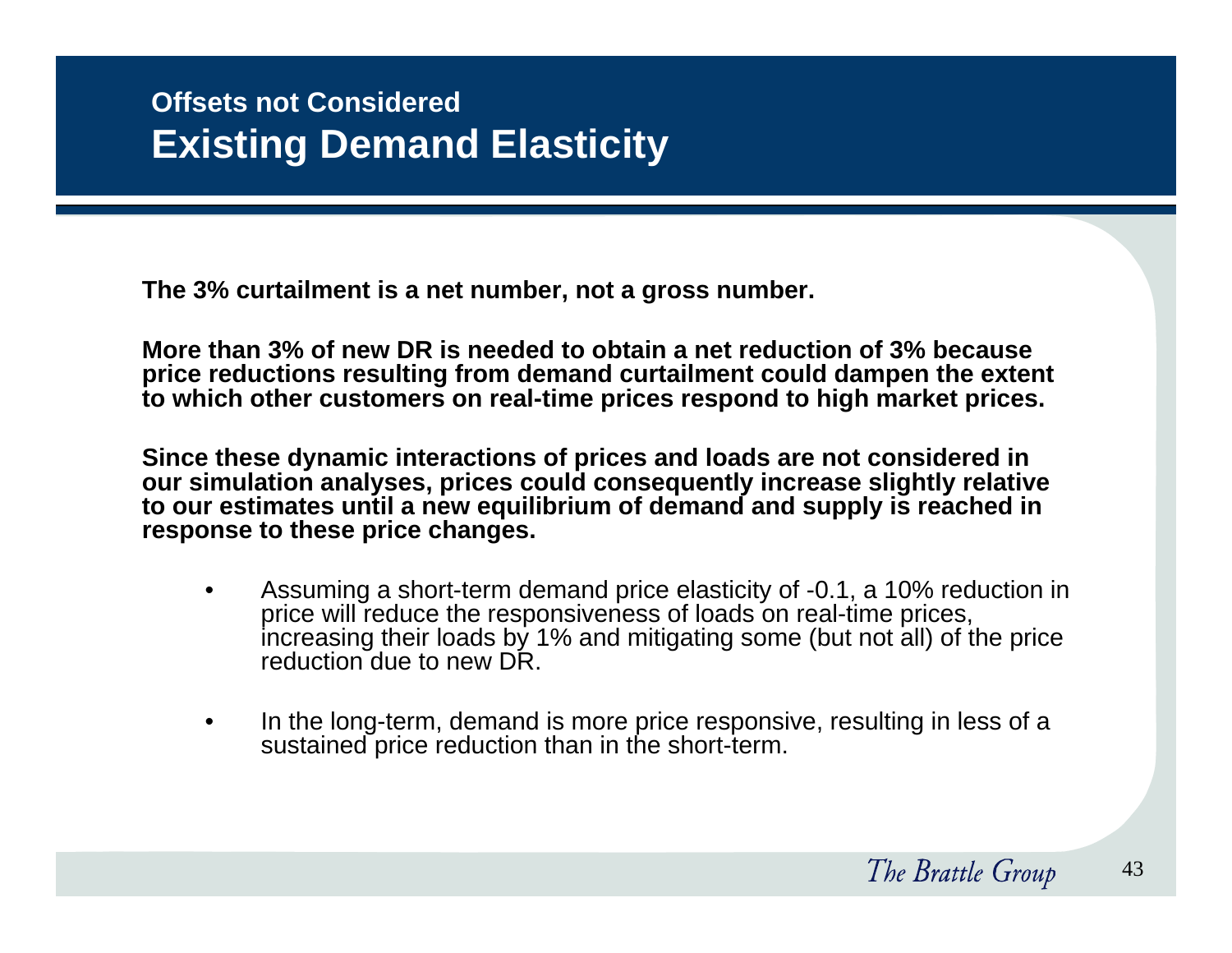## **Offsets not Considered Capacity Shifts in Long-term Equilibrium**

**If DR reduces recovery of fixed costs necessary for an existing generation unit to stay in the market, then that unit could retire; construction of new capacity could be delayed.**

**This reduction in installed capacity would increase electricity prices, although this increase will likely be less than the short-term reduction in prices due to DR.**

**In addition, in a competitive market equilibrium, reduced energy prices would likely be offset by higher capacity prices, as suppliers raise their capacity bids to recover their going-forward fixed costs.** 

**This study has not analyzed where and when competitive equilibrium conditions can be expected, how long it will take for the energy market impact to be offset by capacity effects, or how complete the resulting offset is likely to be.**

**Ultimately, the long-term benefits will be determined by the extent to which adding DR to the resource mix lowers total resource costs.**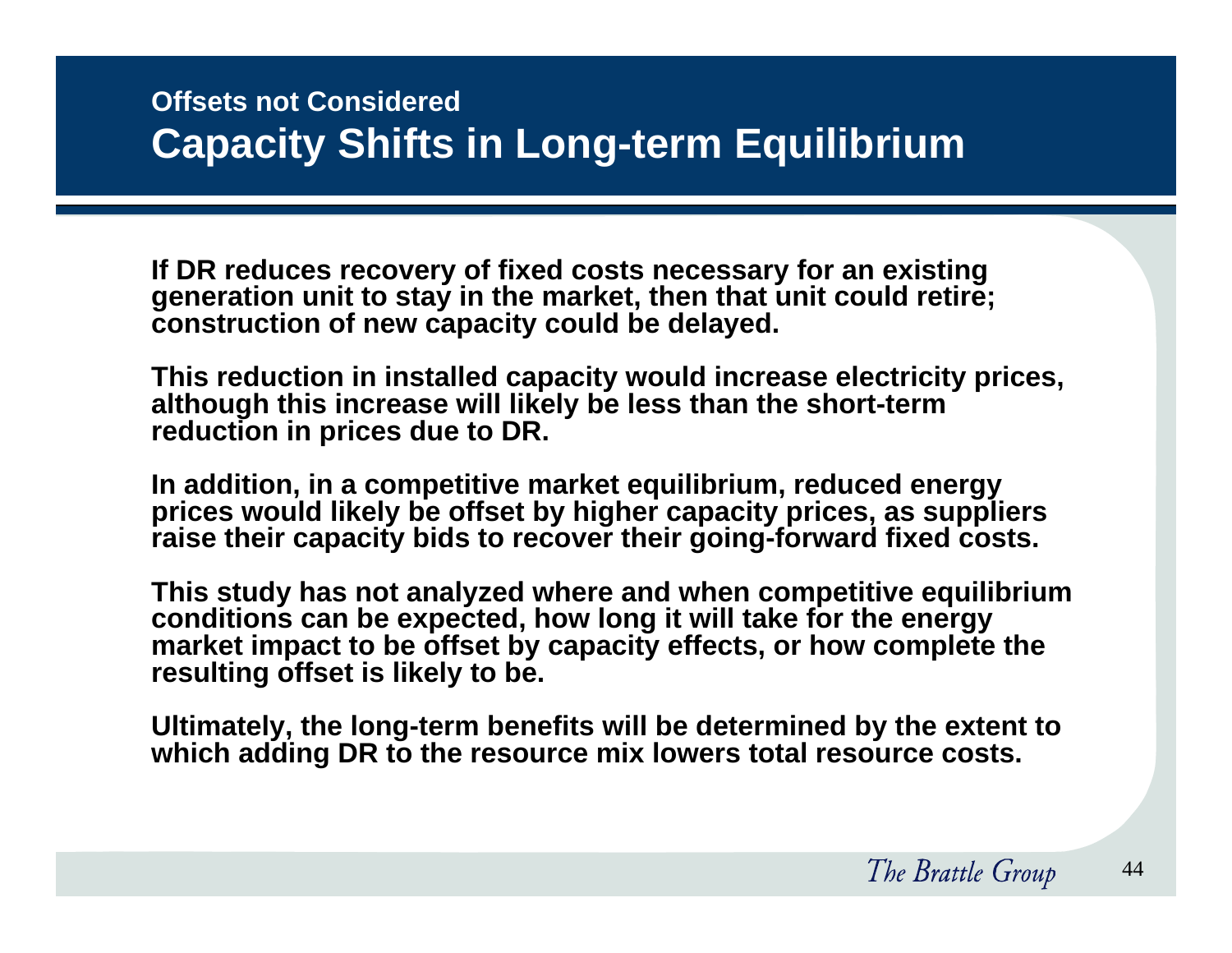**DR policies have a cost, and these costs must be considered in order to have cost-effective DR.**

**The costs of achieving a 3% reduction in demand during the top twenty five-hour price blocks is not considered.**

**These costs may likely depend on the size and frequency of the curtailments.**

**The size and frequency of curtailments are likely to depend significantly on DA and RT energy prices and summer weather conditions.**

**Building GTs can achieve comparable market effects (although their environmental impacts are different).**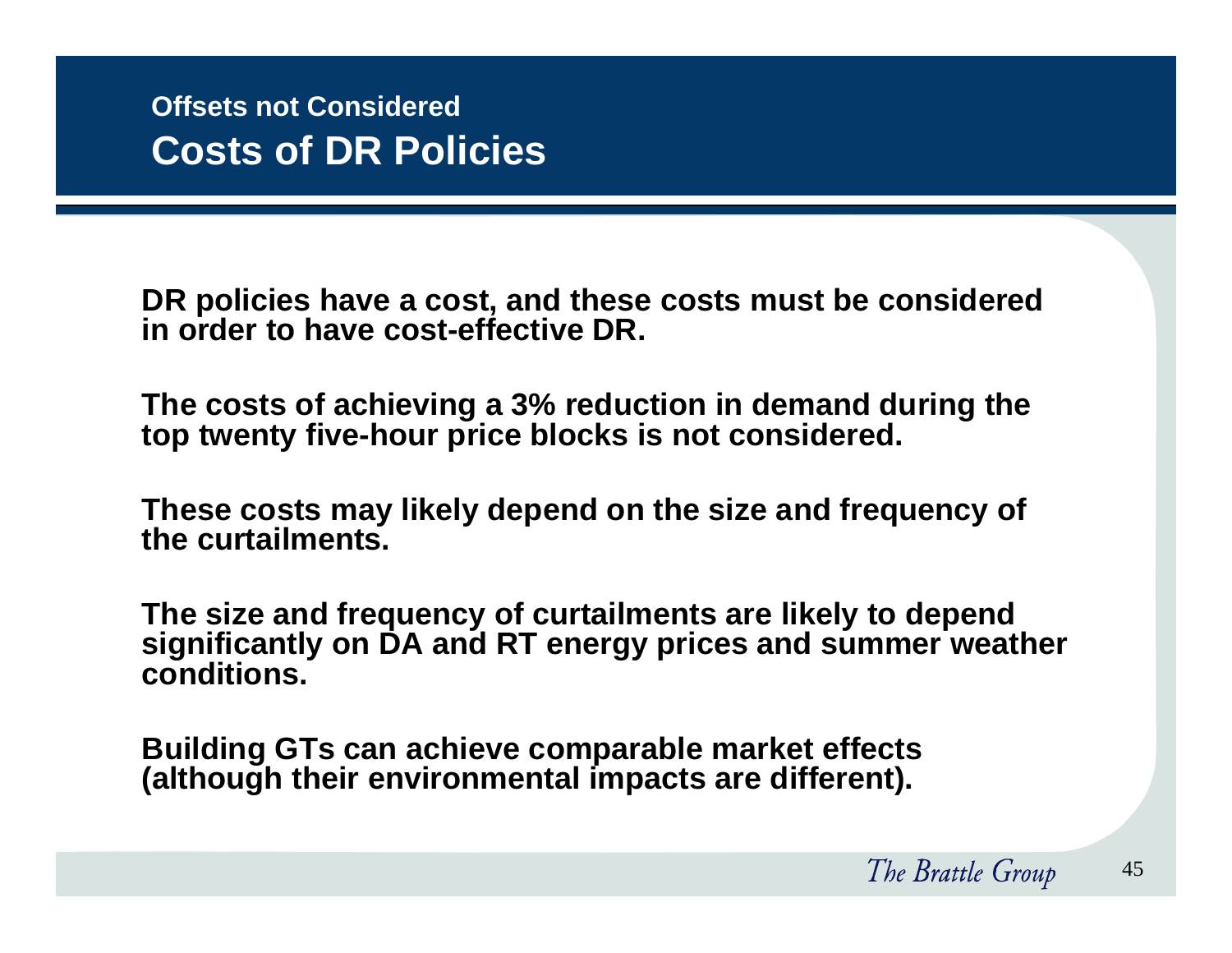**Environmental effects are probably small and not necessarily beneficial 3% reduction in demand in 1% of the hours reduces total megawatt-hours by 0.03%, assuming no shift in demand.**

**Some major emissions are capped or soon to be capped.**

**Similarly, some units' emissions are limited by maximum-run-hour constraints or by emissions limits imposed by their environmental permits.**

**If curtailed load runs behind-the-meter generation to effectuate its load reduction, then the environmental effects may be negative.**

**However, demand reductions during periods of peak load might achieve modest environmental benefits by reducing generation of the dirtiest plants in load centers on the hottest, smoggiest days.**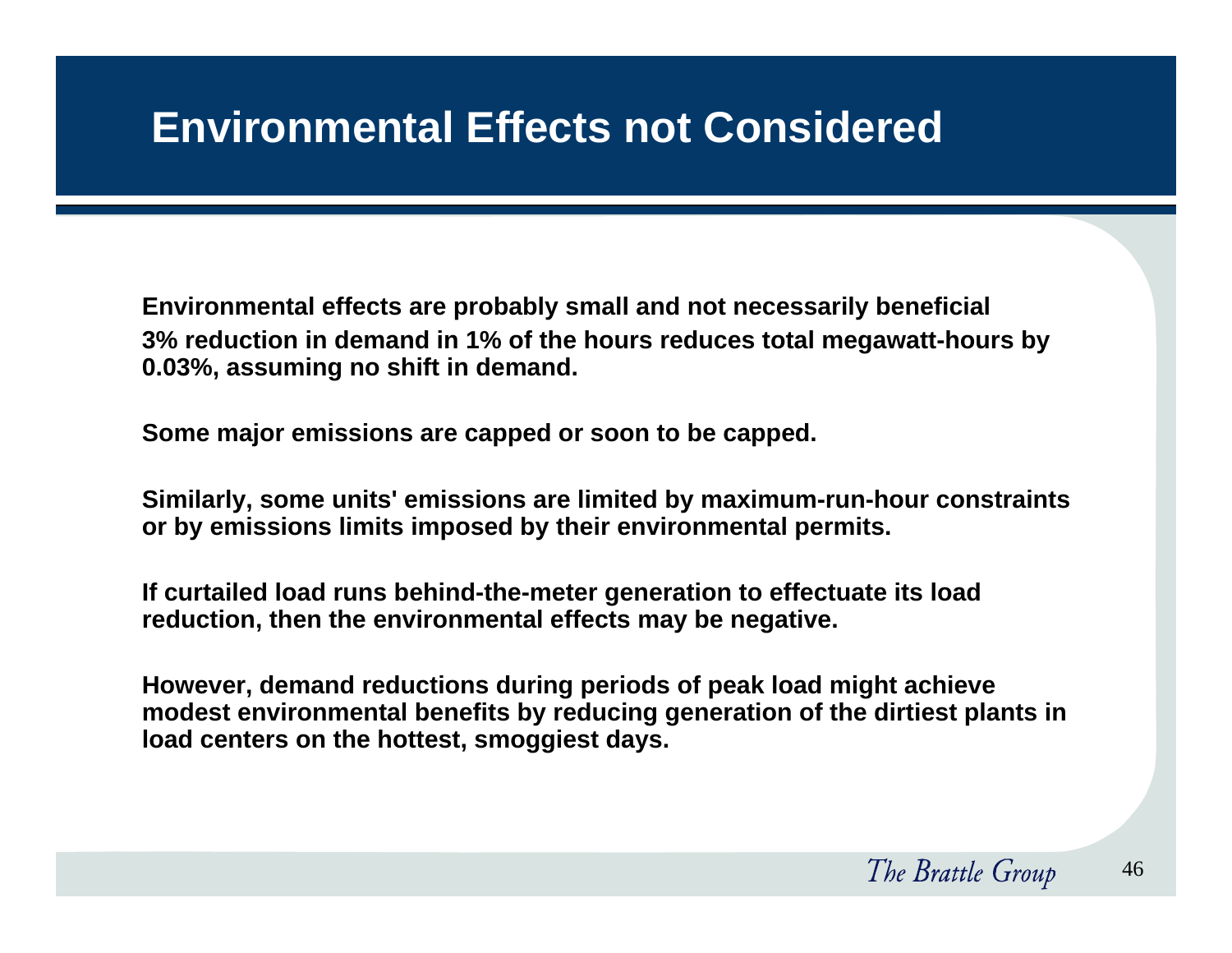

- •**Executive Summary**
- •**Methodology and Findings**
- •**Other Benefits**
- •**Offsets Not Considered**
- **ED** Suggested Future Research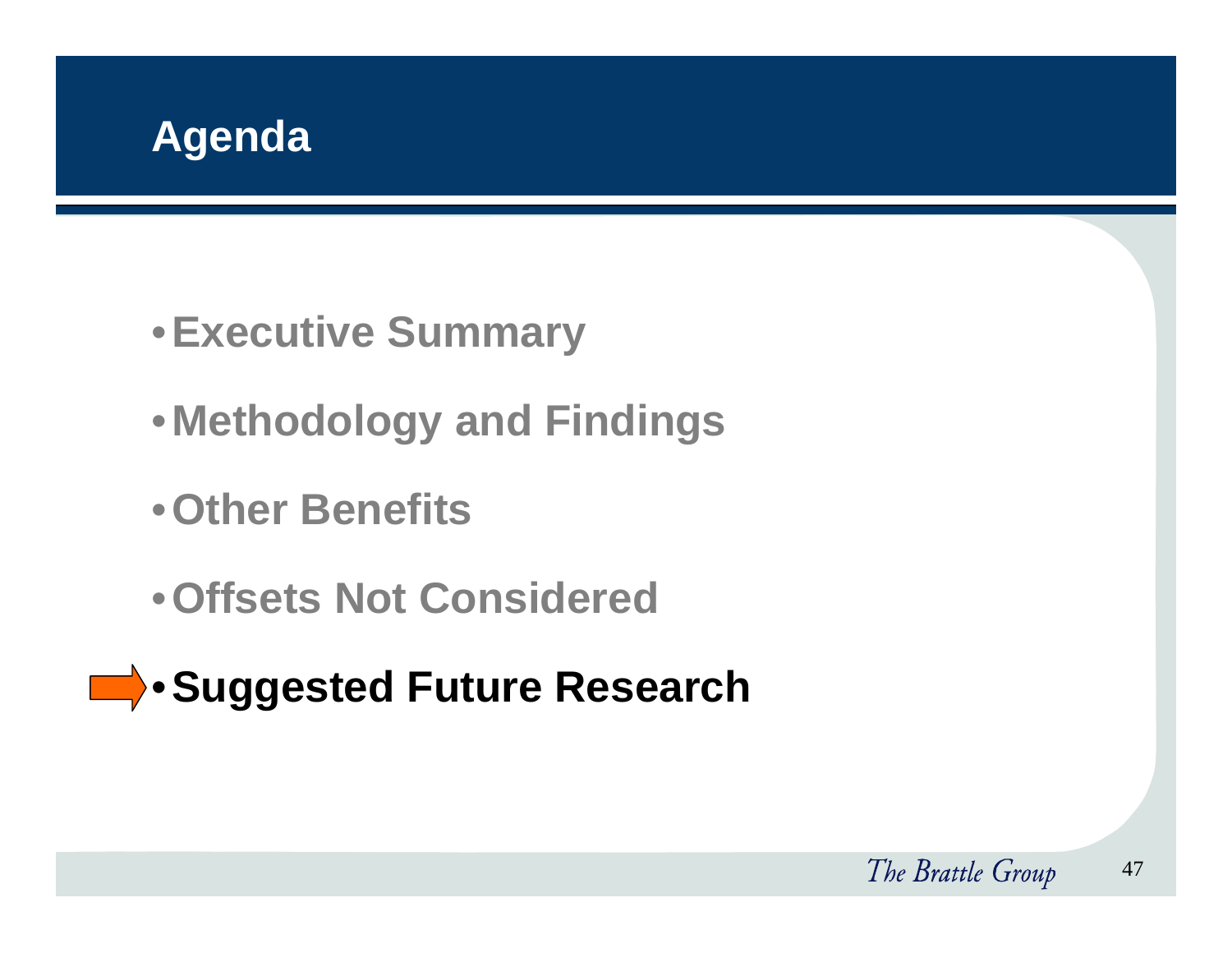## **Suggested Future Research**

#### **Estimate Other Benefits, especially**

- Competitiveness
- Capacity market benefits
- Real-time vs. day-ahead

#### **Analyze Offsetting Factors, especially**

- Load shifts
- •Long-term equilibrium effects
- Costs of DR programs

#### **Build on Present Study to Analyze Program Design**

- • Assess costs, participation, effectiveness of alternative DR program designs in other markets
- •Use Dayzer to simulate the market under various types of programs.